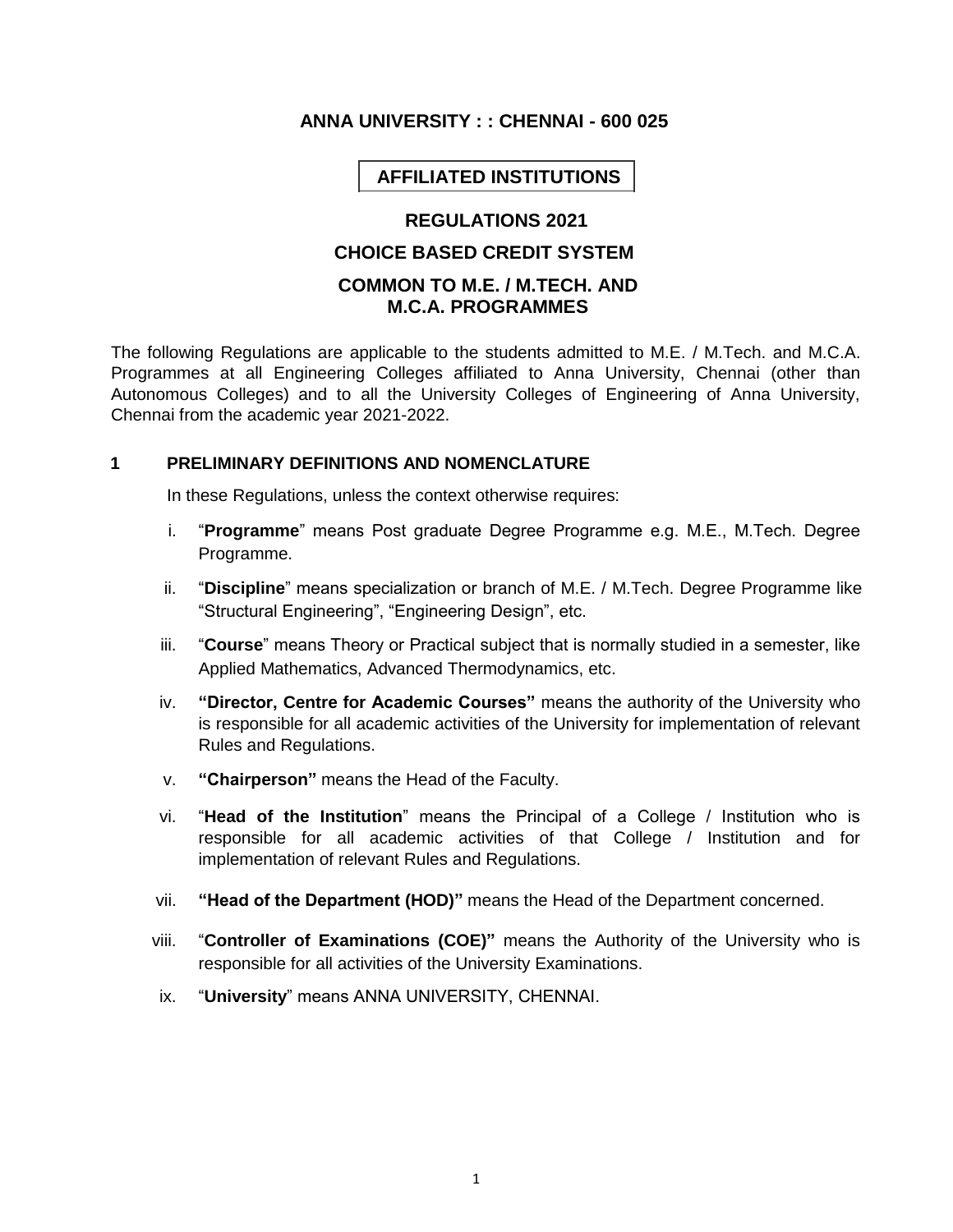# **2 PROGRAMMES OFFERED, MODES OF STUDY AND ADMISSION REQUIREMENTS**

### 2.1 **P.G. PROGRAMMES OFFERED**

- 1. M.E.
- 2. M.Tech.
- 3. M.C.A.

### **2.2 MODES OF STUDY**

#### 2.2.1 **Full-Time Mode:**

Students admitted under 'Full-Time' should be available in the College / Institution during the entire duration of working hours (From Morning to Evening on Full-Time basis) for the curricular, co-curricular and extra-curricular activities assigned to them.

The Full-Time students should not attend any other Full-Time programme(s) / course(s) or take up any Full-Time job / Part-Time job in any Institution or Company during the period of the Full-Time programme. Violation of the above rules will result in cancellation of admission to the P.G. programme. However, taking up of job is permitted with authorised break of study as explained in Clause 19.7.

### 2.2.2 **Part-Time Mode:**

In this mode of study, the students are required to attend classes conducted in the evenings and complete the course in three years.

2.2.3 Conversion from one mode of study to the other is not permitted.

### **2.3 ADMISSION REQUIREMENTS**

2.3.1 Candidates for admission to the first semester of the Post-Graduate Degree Programme shall be required to have passed an appropriate Under-Graduate Degree **Examination of Anna University** or equivalent as specified under qualification for admission as per the Tamil Nadu Common Admission (TANCA) criteria. This is applicable for students admitted both under Single Window Counselling process and through the Management Quota.

# **Note:** TANCA releases the updated criteria during the admissions every academic year. Admission shall be offered only to the candidates who possess the qualification prescribed against each programme.

Any other relevant qualification which is not prescribed against each programme shall be considered for equivalence by the committee constituted for the purpose. Admission to such degrees shall be offered only after obtaining equivalence to such degrees.

- 2.3.2 However, the University may decide to restrict admission in any particular year to candidates having a subset of qualifications prescribed at the time of admission.
- 2.3.3 Notwithstanding the qualifying examination the candidate might have passed, he/she shall have a minimum level of proficiency in the appropriate programme / courses as prescribed by the University from time to time.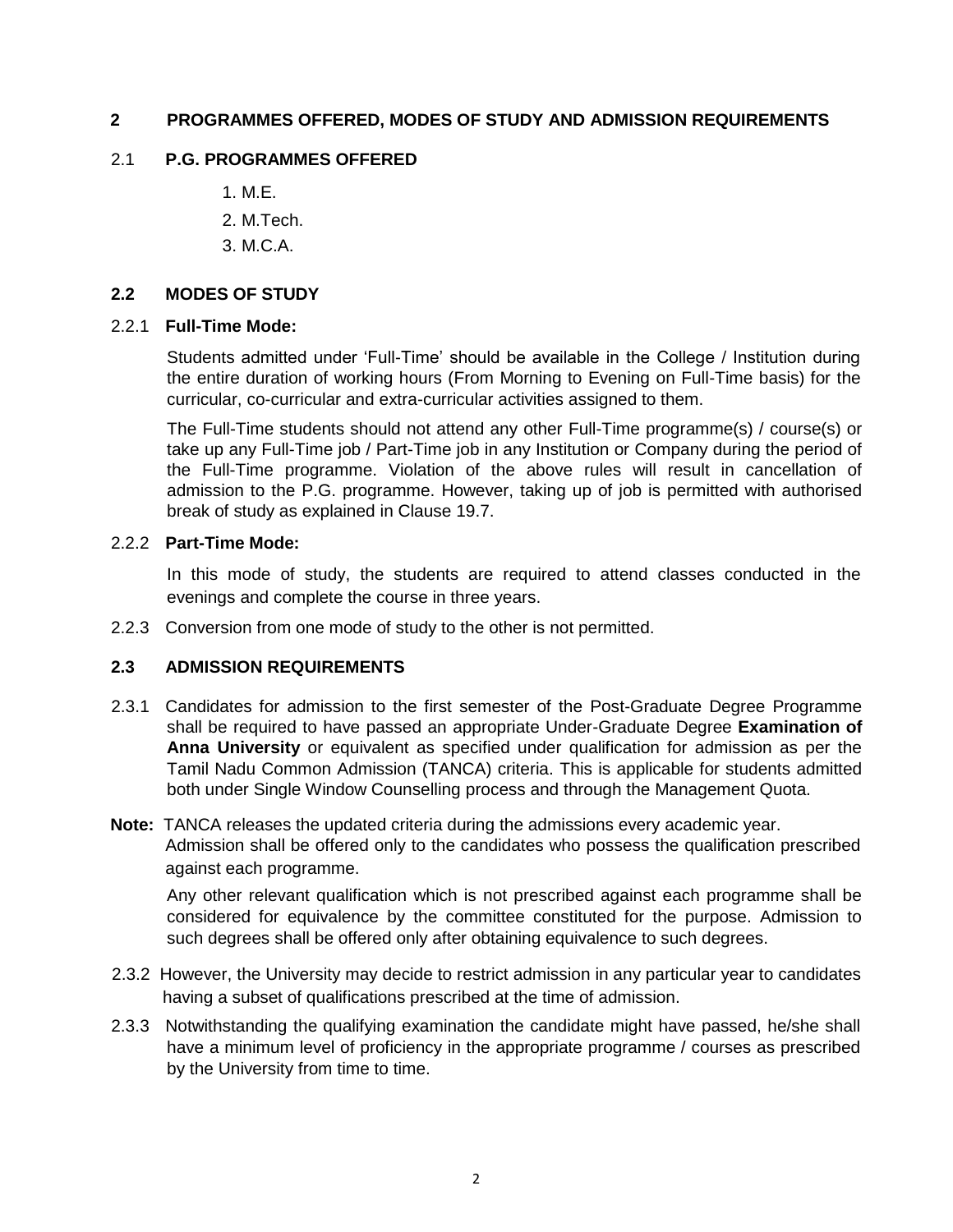- 2.3.4 Eligibility conditions for admission such as the class obtained, the number of attempts in qualifying examination and physical fitness will be as prescribed by the University from time to time.
- 2.3.5 All Part-Time candidates should satisfy other conditions regarding Experience, Sponsorship etc. that may be prescribed by the University from time to time.

# **3 STRUCTURE OF THE PROGRAMMES**

#### 3.1 **Categorization of Courses**

Every Post Graduate Degree Programme will have a curriculum with syllabi consisting of theory and practical courses that shall be categorized as follows:

- i. **Foundation Courses (FC)** may include Mathematics or other basic courses
- ii. **Professional Core Courses (PCC)** include the core courses relevant to the chosen specialization/branch.
- iii. **Professional Elective Courses (PEC)** include the elective courses relevant to the chosen specialization/ branch.
- iv. **Research Methodology and IPR Course (RMC)** covers topics on the process of research and patenting.
- v. **Employability Enhancement Courses (EEC)** include Project Work and/or Internship, Seminar, Professional Practices, Summer Project, Case Study and Industrial / Practical Training.
- vi. **Open Elective Courses (OEC)** include the courses credited from other post graduate Programmes of M.E./M.Tech/ M. Arch. and online courses.
- vii. **Audit courses (AC)** include the courses such as Constitution of India, Natramizh Ilakiam, etc.

### 3.2 **Courses per Semester**

Curriculum of a semester shall normally have a blend of lecture courses and practical courses including Employability Enhancement Courses. Each course shall have credits assigned as per Clause 3.3.

### 3.3 **Credit Assignment**

Each course is assigned certain number of credits based on the following:

| Contact period per week                                          | <b>Credits</b> |
|------------------------------------------------------------------|----------------|
| 1 Lecture Period                                                 |                |
| l1 Tutorial Period                                               |                |
| 1 Practical Period (Laboratory /<br>Seminar / Project Work etc.) | 0.5            |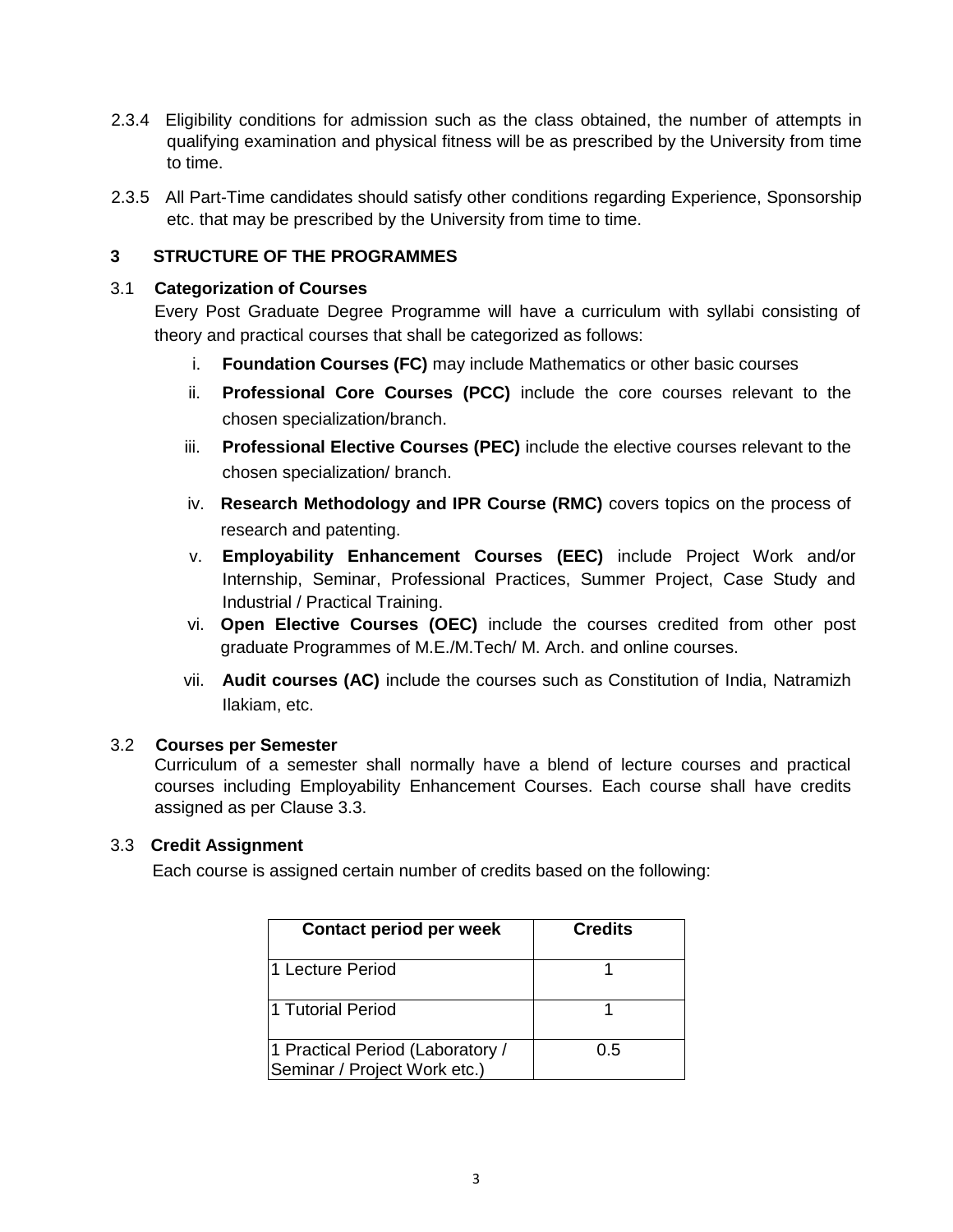# **3.4 Project Work**

- 3.4.1 The project work for M.E. / M.Tech. Programmes consist of Project Work–I and Project Work–II. The Project Work–I is to be undertaken during Semester III and Project Work–II, which is a continuation of Project Work–I, (except when project work II is carried out in the industry) is to be undertaken during Semester IV.
- 3.4.2 In case of students of M.E. / M.Tech. Programmes not completing Project Work-I of project work successfully, the students can undertake Project Work-I again in the subsequent semester. In such cases the students can enroll for Project Work-II, only after successful completion of Project Work-I.
- 3.4.3 Project work shall be carried out under the supervision of a "qualified teacher" in the Department concerned. In this context "qualified teacher" means the faculty member possessing (i) PG degree with a minimum of 3 years experience in teaching or (ii) Ph.D. degree.
- 3.4.4 A student may, however, undergo Project Work-II (M.E./M.Tech. Programme) in industry/academic institution of repute offering PG programmes in Engineering/Technology (other than affiliated colleges of Anna University)/research institutions for a minimum of 16 weeks during the final semester. In such cases, the students shall undergo the Project Work-II with the approval obtained from the Head of the institution and Centre for Academic Courses preferably one month before the start of the industrial project.

The Project Work-II carried out in industry/academic institution of repute/research institutions need not be a continuation of Project Work-I. In such cases, the Project Work shall be jointly supervised by a supervisor of the department and an expert as a joint supervisor from the organization and the student shall be instructed to meet the supervisor periodically and to attend the review committee meetings for evaluating the progress. The review meetings, if necessary, may also be arranged in online mode with prior approval from the Head of the Institution and suitable record of the meetings shall be maintained.

- 3.4.5 The Project Work (Project Work-II in the case of M.E./M.Tech.) shall be pursued for a minimum of 16 weeks during the final semester.
- **3.5** The deadline for submission of final Project Report (Project Work-II for M.E. programmes) is 60 calendar days from the last working day of the semester in which project work / thesis / dissertation is done. However, the Project Work-I in the case of M.E. / M.Tech. Programmes shall be submitted within the last working day of the semester as per the academic calendar published by the University.

### **3.6 Industrial Training / Internship (Summer / Winter Vacation)**

3.6.1 The students may undergo Industrial Training for a period as specified in the Curriculum during the summer / winter vacation. In this case, the training has to be undergone continuously for at least two weeks in an organisation.

The students may undergo Internship at a Research organization / University/ Industry (after due approval from the Head of the Institution and a copy of the same shall be forwarded to the Director, Centre for Academic Courses) for the period prescribed in the curriculum during the summer / winter vacation, in lieu of Industrial training. Attendance Certificate signed by the competent authority of the industry, as per the format provided by the Centre for Academic Courses shall be submitted to the Head of the Institution. The attendance certificate shall be forwarded to COE, Anna University by the Head of the Institution for processing results.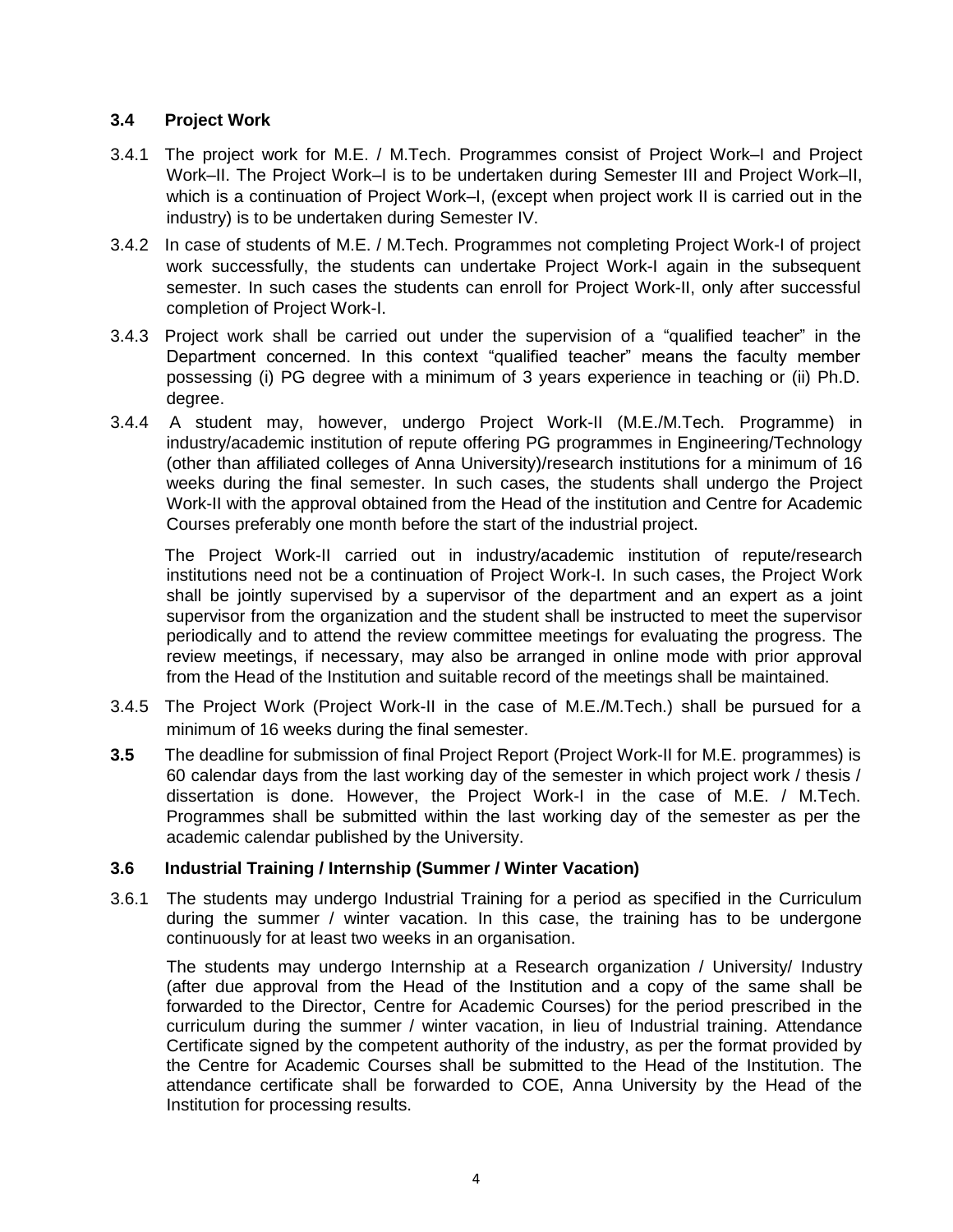3.6.2 If Industrial Training/ Internship is not prescribed in the curriculum, the student may undergo Industrial Training/ Internship during Summer/Winter vacation optionally and the credits earned will be indicated in the Grade Sheet. If the student earns three credits in Industrial Training/ Internship, the student may drop one Professional Elective (only one professional elective can be dropped). In such cases, Industrial Training / Internship need to be undergone continuously from one organization or with a combination one two week and one four week programme, from one/two organizations. However, if the number of credits earned is 1 or 2, these credits shall not be considered for classification of the degree. Students shall get permission from the Head of the Institution for taking industrial training/internship and the Certificate of completion of Industrial Training / Internship shall be forwarded to COE.

| <b>DURATION OF</b><br><b>TRAINING/INTERNSHIP</b> | <b>CREDITS</b> |
|--------------------------------------------------|----------------|
| 2 Weeks*                                         |                |
| 4 Weeks                                          | 2              |
| 6 Weeks                                          | 3              |

#### **\*1 Week = 40 Internship Hours**

**3.7** Instead of two electives (professional elective/open elective) in the curriculum, the student may be permitted to choose a maximum of 2 courses from other PG programmes with the approval of the Head of the Department offering such courses.

### **3.8 Value Added Courses**

The Students may optionally undergo Value Added Courses (VAC) over and above the topics covered in the curriculum to obtain practical and industry specific knowledge. The credits earned through the Value Added Courses shall be over and above the total credit requirements prescribed in the curriculum for the award of the degree**.** One / Two credit courses shall be offered by a Department of an institutio**n with the prior approval from the Head of the Institution and the Centre for Academic courses without any additional fee charged from the students.** The details of the syllabus, time table and course coordinator may be sent to the Centre for Academic Courses at least one month before the course is offered for approval. **Students can take a maximum of two one credit courses / one two credit course** during the entire duration of the Programme.

### **3.9 Online Courses**

Students may be permitted to credit a maximum of two online courses, subject to a maximum of six credits, with the approval of the Head of the Institution and the Director, Centre for Academic Courses, in lieu of open elective / professional elective courses. The Head of the Institution shall form a three member committee with members as HOD and a faculty member from the Department of the student, HOD of any other branch of the Institution to ensure that the student has not studied such courses and would not repeat it again as Professional Core/Professional Elective/Open Elective courses. Suitable online courses shall be chosen from the SWAYAM platform.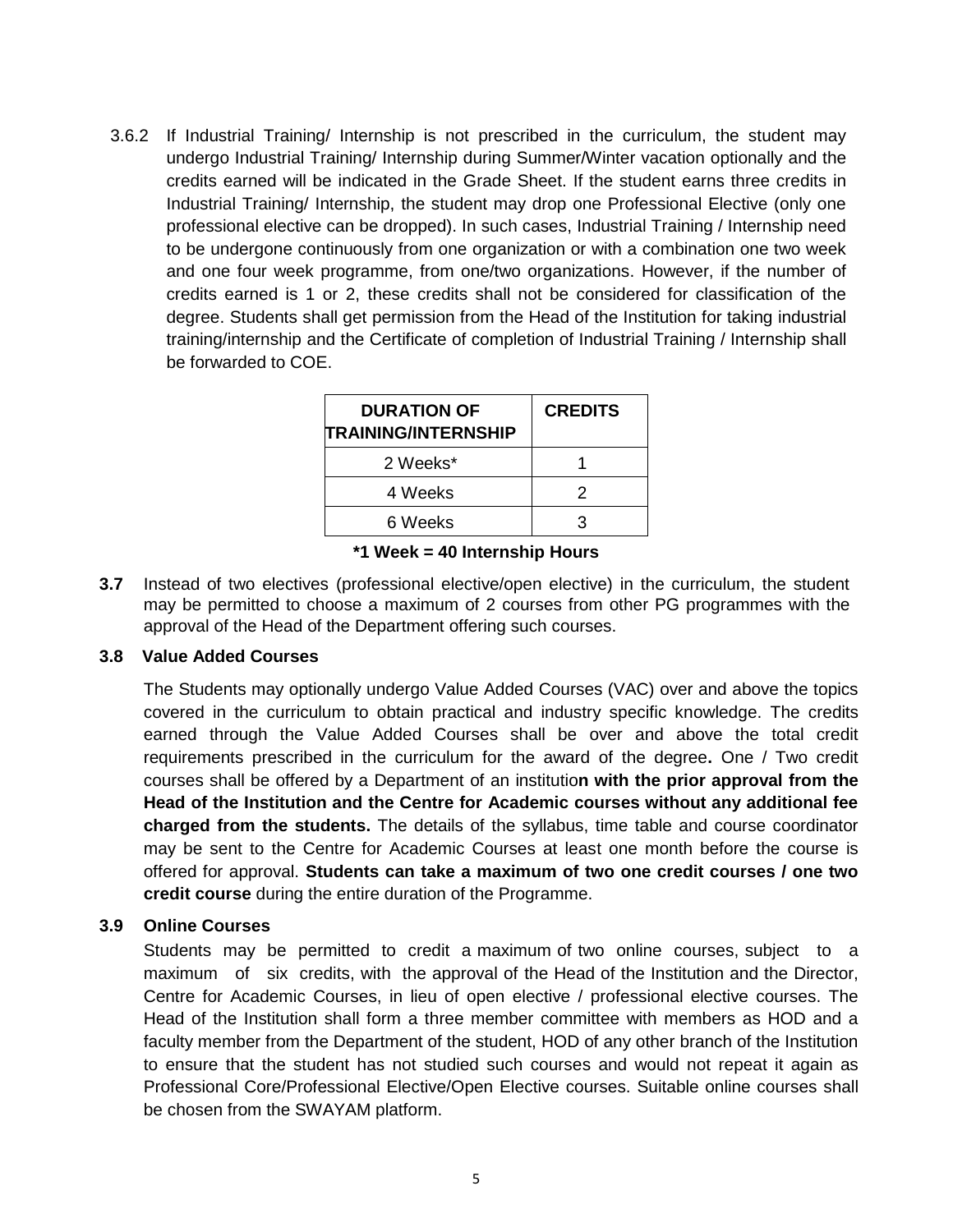**3.10** A student is permitted to register a maximum of two courses in total from clause 3.7 and 3.9.

## **3.11 Audit courses**

The student may optionally study audit courses prescribed by the University and it will be mentioned in the Grade Sheet. However, it will not be considered for computation of CGPA.

## **3.12 Medium of Instruction**

The medium of instruction is English for all courses, examinations, seminar presentations and project / thesis / dissertation reports.

# **4 DURATION AND STRUCTURE OF THE PROGRAMMES**

4.1 The minimum and maximum period for completion of the P.G. Programmes are given below:

| <b>Programme</b>           | <b>Minimum Number</b><br>of Semesters | <b>Maximum Number</b><br>of Semesters |
|----------------------------|---------------------------------------|---------------------------------------|
| M.E. / M.Tech. (Full-Time) |                                       |                                       |
| M.E. / M.Tech. (Part Time) |                                       | ィク                                    |
| M.C.A. (Full Time)*        |                                       |                                       |

*\* Bridge courses are to be conducted for students from non-computer science background.*

- 4.2 The Curriculum and Syllabi of all the P.G. Programmes shall be approved by the Academic Council of Anna University. The number of credits to be earned for the successful completion of the programme shall be as specified in the Curriculum of the respective specialization of the P.G. Programme.
- 4.3 Each semester shall normally consist of 75 working days or 540 periods of each 50 minutes duration, for full-time mode of study or 250 periods for part-time mode of study. The Head of the Institution shall ensure that every teacher imparts instruction as per the number of periods specified in the syllabus and that the teacher teaches the full content of the specified syllabus for the course being taught. For the purpose of calculation of attendance requirement for writing the end semester examinations (as per clause 10) by students, following method shall be used.

 Percentage of Total no. of periods attended in all the courses per semester Attendance =  $\overline{X}$  100

 (No. of periods / week as prescribed in the curriculum) x 15 taken together for all courses of the semester

End Semester Examinations conducted by the University will be scheduled after the last working day of the semester.

4.4 The minimum prescribed credits required for the award of the degree shall be within the limits specified below:

| Programme      | <b>Prescribed Credit Range</b> |
|----------------|--------------------------------|
| M.E. / M.Tech. | 70 - 75                        |
|                |                                |
| Programme      | <b>Prescribed Credit Range</b> |
| MCA            | $80 - 90$                      |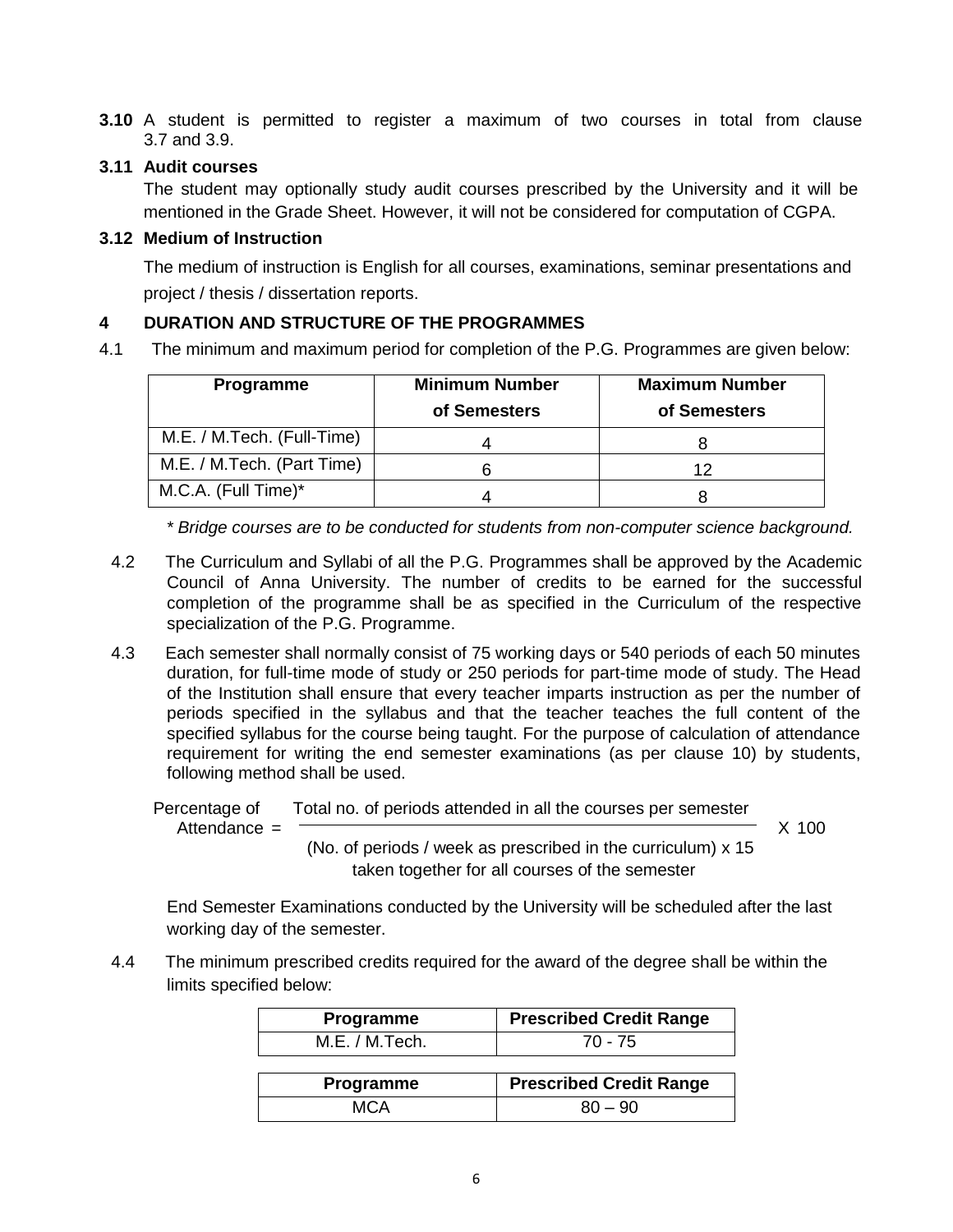# **5. COURSE REGISTRATION**

## **5.1 Flexibility to Drop courses**

- 5.1.1 A student has to earn the total number of credits specified in the curriculum of the respective Programme of study in order to be eligible to obtain the degree.
- 5.1.2 From the first to pre-final semesters, the student has the option of dropping existing courses in a semester during registration. Total number of credits of such courses cannot exceed 6 for P.G. (Full Time) programmes and cannot exceed 3 for P.G. (Part Time) programmes. The student is permitted to drop the course(s) within 30 days of the commencement of the academic schedule.
- 5.2 The Institution is responsible for registering the courses that each student is proposing to undergo in the ensuing semester. Each student has to register for all courses to be undergone in the curriculum of a particular semester (with the facility to drop courses to a maximum of 6 credits (vide clause 5.1).

The registration details of the student shall be approved by the Head of the Institution and forwarded to the Controller of Examinations. This registration is for undergoing the course as well as for writing the End Semester Examinations.

#### **The courses that a student registers in a particular semester may include:**

- i. Courses of the current semester and
- ii. Courses dropped in the lower semesters.

The maximum number of credits that can be registered in a semester is 36. However, this does not include the number of Re-appearance (RA) and Withdrawal (W) courses registered by the student for the appearance of Examination.

### **6 EVALUATION OF PROJECT WORK**

The evaluation of Project Work for Project Work-I & Project Work-II in the case of M.E. / M.Tech. and Project Work of M.C.A shall be done independently in the respective semesters and marks shall be allotted as per the weightages given in Clause 6.1.

6.1 There shall be three assessments (each 100 marks) during the Semester by a review committee. The student shall make presentation on the progress made before the Committee. The Head of the Institution shall constitute the review committee for each programme. The review committee consists of supervisor, expert from the Department and a project coordinator from the Department. If the project coordinator/expert member happens to be the Supervisor then an alternate member shall be nominated. In the case of project work II carried out in industry/academic/research institutions, the review committee shall have the supervisor, coordinator from industry/academic/research institutions and the project coordinator from the Department. The total marks obtained in the three assessments shall be reduced to 40 marks and rounded to the nearest integer (as per the Table given below). There will be a vice-voce Examination during End Semester Examinations conducted by a Committee consisting of the supervisor, one internal examiner and one external examiner. The internal examiner and the external examiner shall be appointed by the Controller of Examination. The distribution of marks for the internal assessment and End semester examination is given below: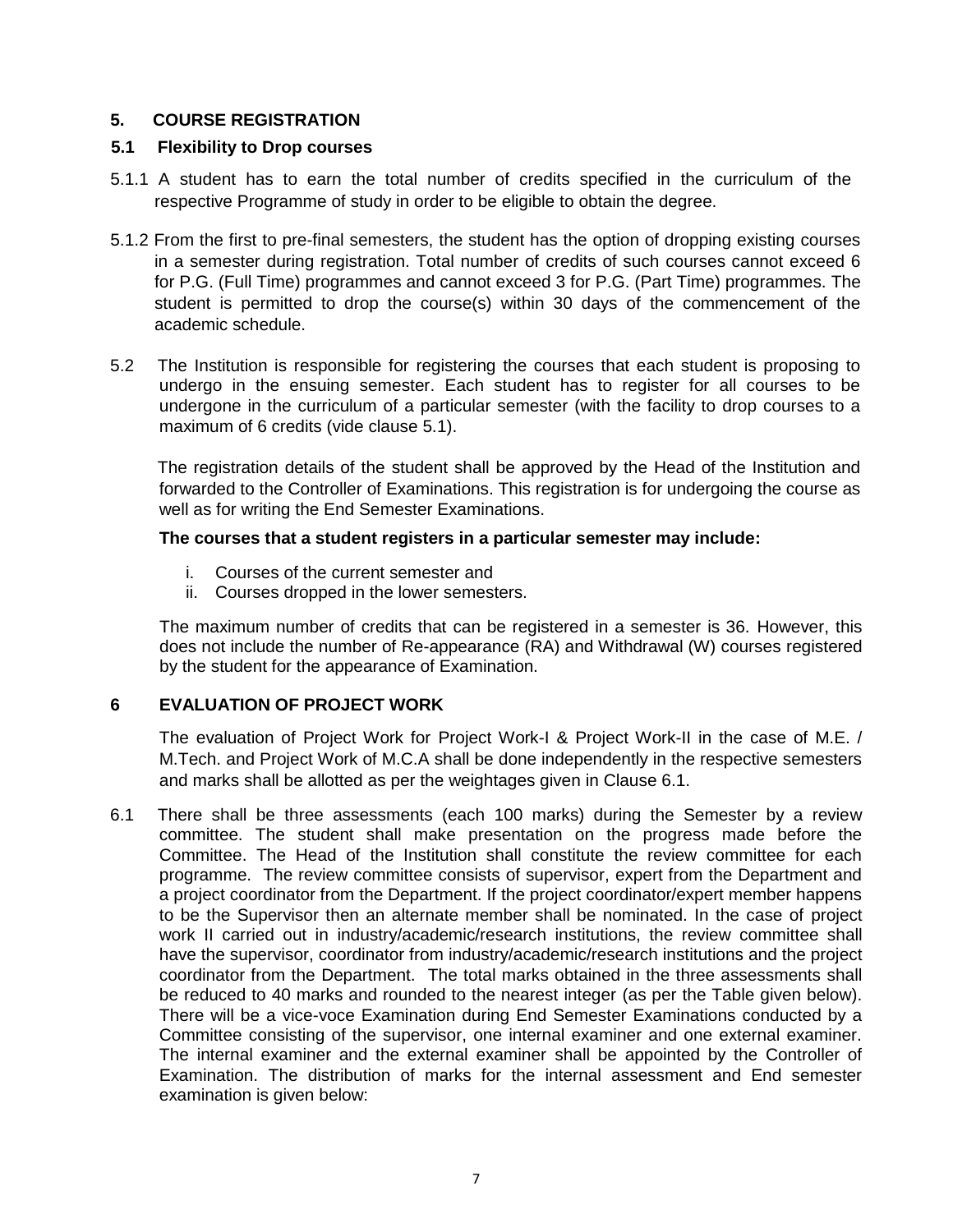|                   | <b>Internal Assessment</b><br>(40 Marks)  |    |                             | <b>End Semester Examination</b><br><b>(60 Marks)</b> |                      |                        |
|-------------------|-------------------------------------------|----|-----------------------------|------------------------------------------------------|----------------------|------------------------|
| <b>Review - I</b> | <b>Review - II</b><br><b>Review - III</b> |    | Thesis<br><b>Submission</b> | Viva - Voce                                          |                      |                        |
|                   |                                           |    | External<br>Examiner        | Internal<br>Examiner                                 | External<br>Examiner | Supervisor<br>Examiner |
| 10                | 15                                        | 15 | 25                          | 10                                                   | 15                   | 10                     |

- 6.2 The Project Report prepared according to approved guidelines as given by the Director, Centre for Academic Courses and duly signed by the supervisor(s) and the Head of the Department concerned shall be submitted to the Head of the Institution.
- 6.3 If the student fails to obtain 50% of the internal assessment marks in the Project Work-I and Project Work-II / final project, he/she will not be permitted to submit the project report and has to register for the same in the subsequent semester.

If a student fails to submit the project report on or before the specified deadline as mentioned in clause 3.5, he/she is deemed to have failed in the Project Work and shall register for the same in a subsequent semester. This applies to both for Project Work–I and Project Work–II in the case of M.E. / M.Tech. Project Work and the Final Project Work of M.C.A.

If a student fails in the end semester examinations of Project Work–I, he/she has to resubmit the Project Report within 30 days from the date of declaration of the results. If he / she fail in the End semester examination of Project Work–II of Project work of M.E. / M.Tech. or the Final Project Work of M.C.A, he/she shall resubmit the Project Report within 60 days from the date of declaration of the results. The resubmission of a project report and subsequent viva-voce examination will be considered as reappearance with payment of exam fee. For this purpose the same Internal and External examiners shall evaluate the resubmitted report.

If a student has submitted the project report but did not appear for the viva-voce examination, it will be considered as fail and he/she will be permitted to resubmit the report within 30/60 days from the declaration of results and permitted for reappearance in vivavoce examination, for Project Work-I and II respectively.

- 6.3.1 A copy of the approved Project Report after the successful completion of viva-voce examinations shall be kept in the library of the college / institution.
- 6.3.2 Practical / Industrial Training, Summer Project if specified in the Curriculum shall not exceed the maximum duration of 4 weeks and should be organized by the Head of the Department for every student.
- 6.3.3 At the end of Practical / Industrial Training, Summer Project, the student shall submit an Attendance certificate from the organization where he/she has undergone training and also a brief report. The evaluation for 100 marks will be carried out internally based on this report and a viva-voce Examination will be conducted by a Departmental Committee constituted by the Head of the Institution. The attendance certificate submitted by the students shall be attached to the mark list sent by the Head of the Institution to the Controller of Examination.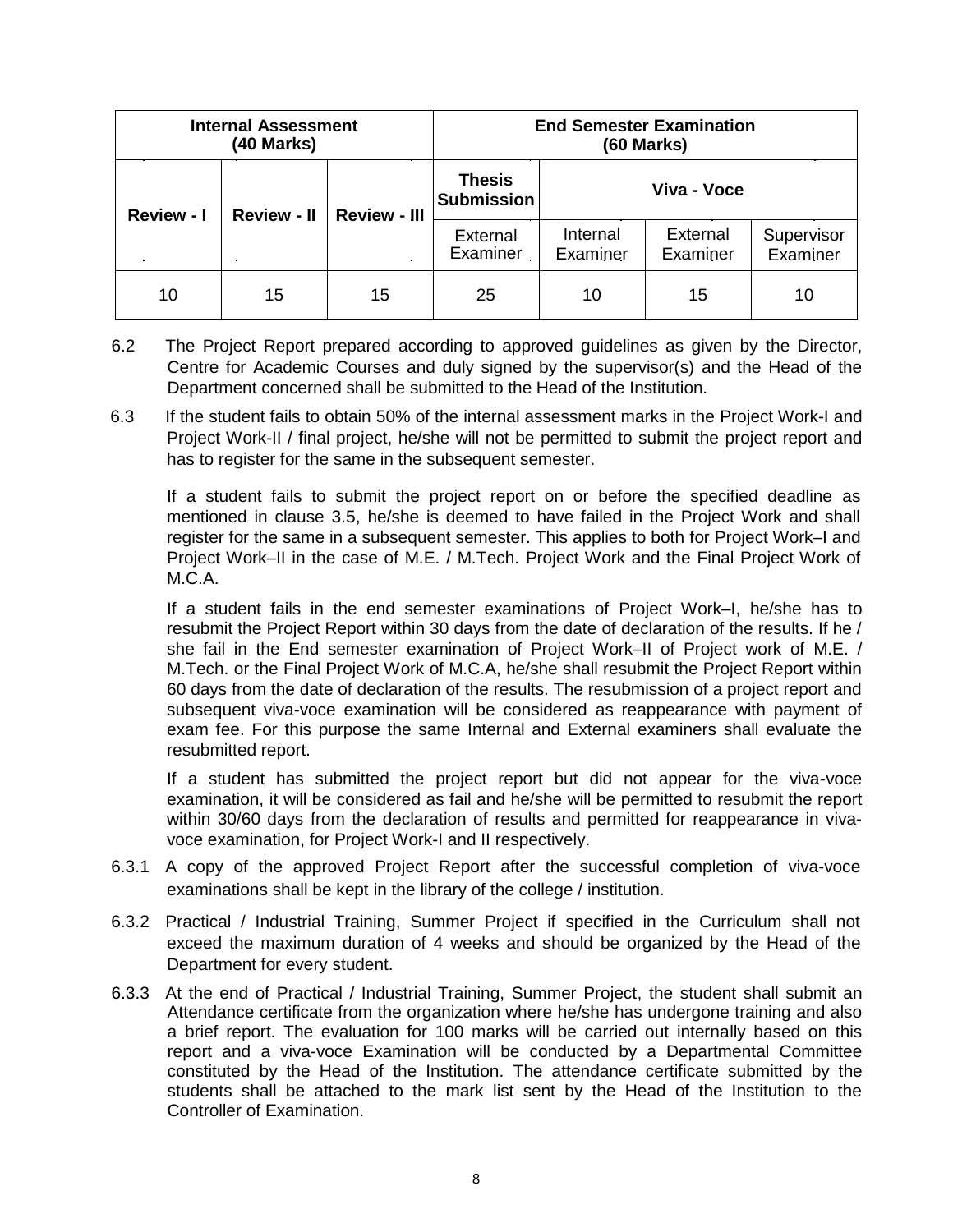# **7 CLASS ADVISOR**

There shall be a class advisor for each class. The class advisor will be one among the (course-instructors) of the class. He / She will be appointed by the Head of the Department concerned. The class advisor is the ex-officio member and the Convener of the class committee. The responsibilities for the class advisor shall be:

- To act as the channel of communication between the HOD and the students of the respective class.
- To collect and maintain various statistical details of students.
- To help the chairperson of the class committee in planning and conduct of the class committee meetings.
- To monitor the academic performance of the students including attendance and to inform the class committee.
- To attend to the students' welfare activities like awards, medals, scholarships and industrial visits.

#### **8 CLASS COMMITTEE**

- 8.1 A Class Committee consists of teachers of the concerned class, student representatives and a chairperson who is not teaching the class. It is like the 'Quality Circle' (more commonly used in industries) with the overall goal of improving the teaching-learning process. The functions of the class committee include:
	- Solving problems experienced by students in the class room and in the laboratories.
	- Clarifying the regulations of the programme and the details of rules therein.
	- Informing the student representatives, the "academic schedule" including the dates of assessments and the syllabus coverage for each assessment period.
	- Informing the student representatives, the details of regulations regarding the weightage used for each assessment. In the case of practical courses (laboratory / project work / seminar etc.) the breakup of marks for each experiment/ exercise/ module of work, should be clearly discussed in the class committee meeting and informed to the students.
	- Analyzing the performance of the students of the class after each test and finding the ways and means of improving the performance of the students.
	- Identifying the slow learners, if any, in any specific subject and requesting the teachers concerned to provide some additional help or guidance or coaching to such students as frequently as possible.
- 8.2 The class committee for a class under a particular programme is normally constituted by the Head of the Department. However, if the students of different programmes are mixed in a class, the class committee is to be constituted by the Head of the Institution.
- 8.3 The class committee shall be constituted within the first week of each semester.
- 8.4 At least 2 student representatives (usually 1 boy and 1 girl) shall be included in the class committee.
- 8.5 The chairperson of the class committee shall invite the Class advisor(s) and the Head of the Department to the meeting of the class committee.
- 8.6 The Head of the Institution may participate in any class committee of the institution.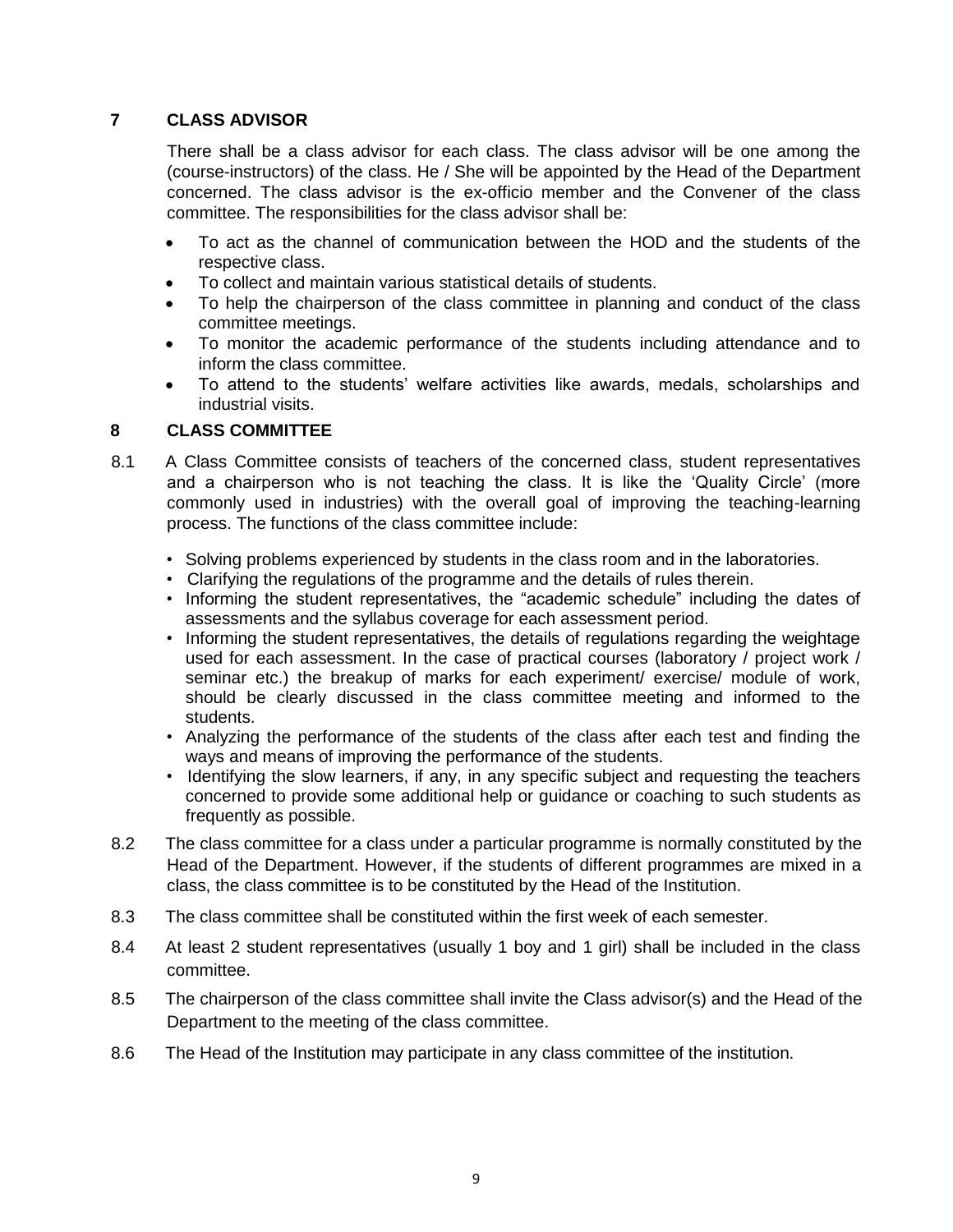- 8.7 The Chairperson of be Class Committee is required to prepare the minutes of every meeting, submit the same to the Head of the Institution within two days of the meeting and arrange to circulate among the concerned students and teachers. If there are some points in the minutes requiring action by the management, the same shall be brought to the notice of the management by the Head of the Institution.
- 8.8 The first meeting of the class committee shall be held within one week from the date of commencement of the semester in order to inform the students about the nature and weightage of assessments within the framework of the Regulations. Two or three subsequent meetings may be held at suitable intervals. During these meetings the student members, representing the entire class, shall meaningfully interact and express the opinions and suggestions of the class students to improve the effectiveness of the teaching-learning process.

# **9 COURSE COMMITTEE FOR COMMON COURSES**

Each common course offered to more than one group of students shall have a "Course Committee" comprising all the teachers teaching the common course with one of them nominated as Course Coordinator. The nomination of the Course Coordinator shall be made by the Head of the Department / Head of the Institution depending upon whether all the teachers teaching the common course belong to a single department or to several departments. The 'Course Committee' shall meet as often as possible and ensure uniform evaluation of the tests and arrive at a common scheme of evaluation for the tests. Wherever it is feasible, the course committee may also prepare a common question paper for the Assessment Test(s).

### **10 ATTENDANCE REQUIREMENTS FOR COMPLETION OF A SEMESTER**

10.1 A student who has fulfilled the following conditions shall be deemed to have satisfied the attendance requirements for completion of a semester.

Ideally every student is expected to attend all classes and earn 100% attendance. However in order to allow provision for certain unavoidable reasons such as prolonged hospitalization / accident / specific illness the student is expected to earn a minimum of 75% attendance to become eligible to write the End-Semester Examinations.

Therefore, every student shall secure not less than 75% of overall attendance in that semester as per clause 4.3.

- 10.2 However, a student who secures overall attendance between 65% and 74% in that current semester due to medical reasons (prolonged hospitalization / accident / specific illness) / participation in sports events may be permitted to appear for the current semester examinations subject to the condition that the student shall submit the medical certificate / sports participation certificate to the Head of the Institution. The same shall be forwarded to the Controller of Examinations for record purposes.
- 10.3 Students who could secure less than 65% overall attendance will not be permitted to write the end-semester examination of that current semester and are not permitted to go to next semester. They are required to repeat the incomplete semester in the next academic year.

# **11 PROCEDURES FOR AWARDING MARKS FOR INTERNAL ASSESSMENT (IA)**

For all theory, laboratory courses, theory courses with laboratory component and project work the continuous assessment shall be awarded as per the procedure given below: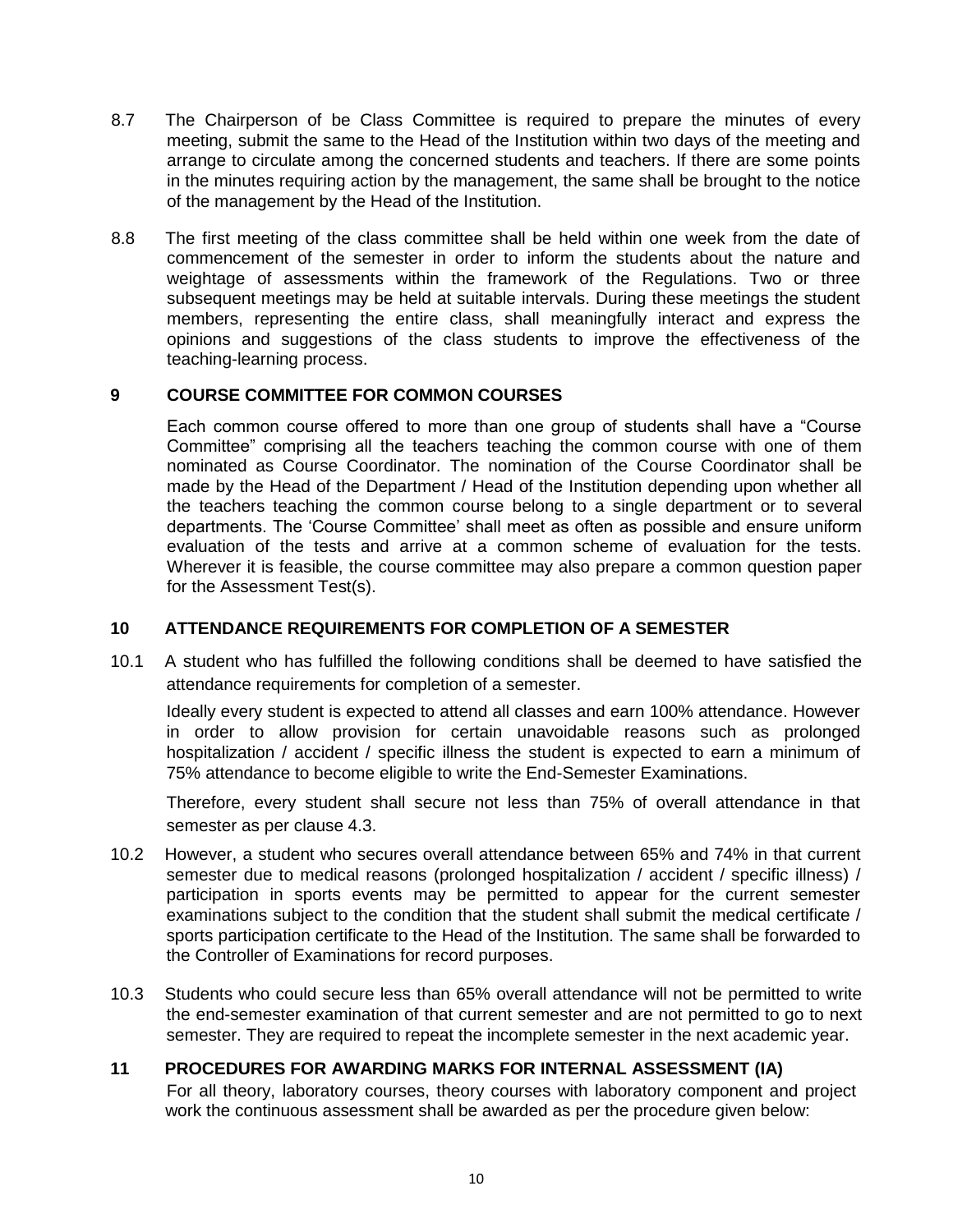## **11.1 THEORY COURSES**

Two assessments each carrying 100 marks shall be conducted during the semester by the Department / College concerned. The total marks obtained in all assessments put together out of 200, shall be proportionately reduced for 40 marks and rounded to the nearest integer (This also implies equal weightage to the two assessments).

| <b>Assessment I (100 Marks)</b>                                   |                 | <b>Assessment II (100 Marks)</b>                                                   |    | <b>Total</b>           |
|-------------------------------------------------------------------|-----------------|------------------------------------------------------------------------------------|----|------------------------|
| Individual Assignment /<br>Case Study /<br>Seminar / Mini Project | Written<br>Test | Written<br>Individual Assignment<br>Case Study /<br>Test<br>Seminar / Mini Project |    | Internal<br>Assessment |
| 40                                                                | 60              | 40                                                                                 | 60 | $200*$                 |

\* The weighted average shall be converted into 40 marks for internal Assessment.

Two internal assessments will be conducted as a part of continuous assessment. Each internal assessment is to be conducted for 100 marks and will have to be distributed in two parts viz., Individual Assignment/Case study/Seminar/Mini project and Test with each having a weightage of 40% and 60% respectively. The tests shall be in written mode. The total internal assessment marks of 200 shall be converted into a maximum of 40 marks and rounded to the nearest integer.

### **11.2 LABORATORY COURSES**

The maximum marks for Internal Assessment shall be 60 in case of practical courses. Every practical exercise / experiment shall be evaluated based on conduct of experiment / exercise and records to be maintained. There shall be at least one test. The criteria for arriving at the Internal Assessment marks of 60 is as follows: 75 marks shall be awarded for successful completion of all the prescribed experiments done in the Laboratory and 25 marks for the test. The total mark shall be converted into a maximum of 60 marks and rounded to the nearest integer.

| <b>Internal Assessment</b><br>(100 Marks)* |      |  |
|--------------------------------------------|------|--|
| Evaluation of Laboratory Observation and   | Test |  |
| Record                                     |      |  |
| 75                                         | 25   |  |

\* Internal assessment marks shall be converted into 60 marks

### 11.3 **THEORY COURSES WITH LABORATORY COMPONENT**

If there is a theory course with laboratory component, there shall be two assessments: the first assessment (maximum mark is 100) will be similar to assessment of theory course and the second assessment (maximum mark is 100) will be similar to assessment of laboratory course respectively. The weightage of first assessment shall be 40 % and the second assessment be 60 %. **The weighted average of these two assessments shall be converted into 50 marks and rounded to the nearest integer.**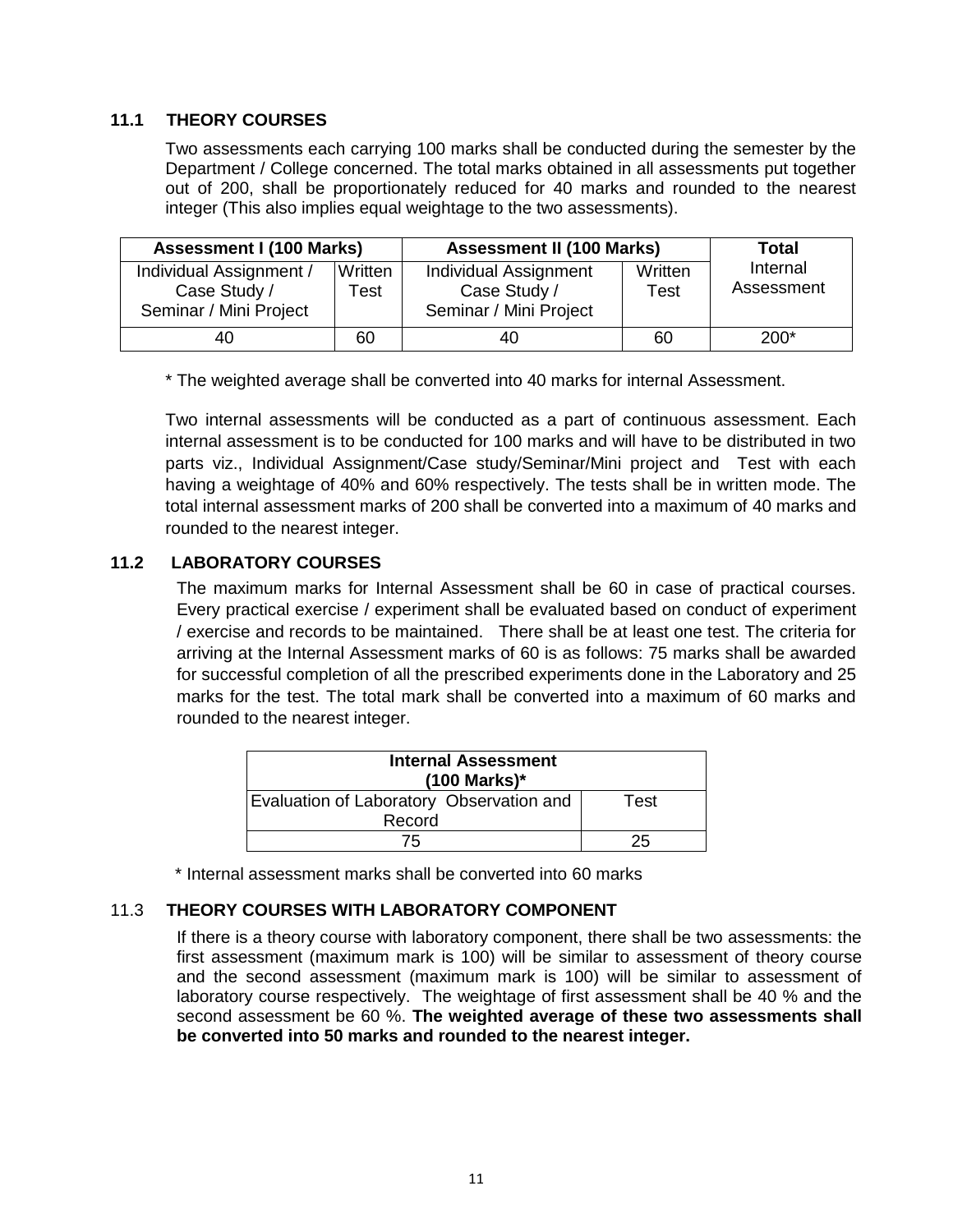| Assessment I (40% weightage)<br>(Theory Component)                |                 | Assessment II (60% weightage)<br>(Laboratory Component) |      | Total<br>Internal |  |
|-------------------------------------------------------------------|-----------------|---------------------------------------------------------|------|-------------------|--|
| Individual Assignment /<br>Case Study /<br>Seminar / Mini Project | Written<br>Test | Evaluation of Laboratory<br>Observation, Record         | Test | Assessment        |  |
| 40                                                                | 60              | 75                                                      | 25   | 200*              |  |

\*The weighted average shall be converted into 50 marks for internal Assessment.

## **11.4 OTHER EMPLOYABILITY ENHANCEMENT COURSES**

- **(a)** The Seminar / Case study / Mini project course is to be considered as purely INTERNAL (with 100% internal marks only). Every student is expected to present a minimum of 2 seminars per semester before the evaluation committee and for each seminar marks can be equally apportioned. A three member committee appointed by Head of the Institution consisting of course coordinator and two experts from the Department, will evaluate the seminar and at the end of the semester the marks can be consolidated and taken as the final mark. The evaluation shall be based on the seminar paper (40%), presentation (40%) and response to the questions asked during presentation (20%).
- **(b)** The Industrial / Practical Training shall carry 100 marks and shall be evaluated through internal assessment only. At the end of Industrial / Practical training / Internship / Summer Project, the candidate shall submit an attendance certificate from the organization where he / she has undergone training and a brief report. The evaluation will be made based on this report and a viva-voce Examination, conducted internally by a three member Departmental Committee constituted by the Head of the Institution consisting of course coordinator and two experts from the Department. The certificates submitted by the candidate shall be attached to the mark list sent by the Head of the Department.
- **(c)** For all the courses under Employability Enhancement Courses Category, except the Project Work, the evaluation shall be done with 100% internal marks and as per procedure described in 11.1 (iv) (a/b).

### 11.5 **Assessment for Value Added Course**

The one / two credit course shall carry 100 marks and shall be evaluated through **continuous assessments only**. Two Assessments as per the clause 11.1 or 11.2 shall be conducted by the Department concerned. The total marks obtained in the assessments shall be reduced to 100 marks and rounded to the nearest integer. A committee consisting of the Head of the Department, staff handling the course and a senior faculty member nominated by the Head of the Institution shall do the evaluation process. The list of students along with the marks and the grades earned shall be forwarded to the Controller of Examinations for appropriate action at least one month before the commencement of End Semester Examinations. The grades earned by the students for Value Added Courses will be recorded in the Grade Sheet, however the same shall not be considered for the computation of CGPA.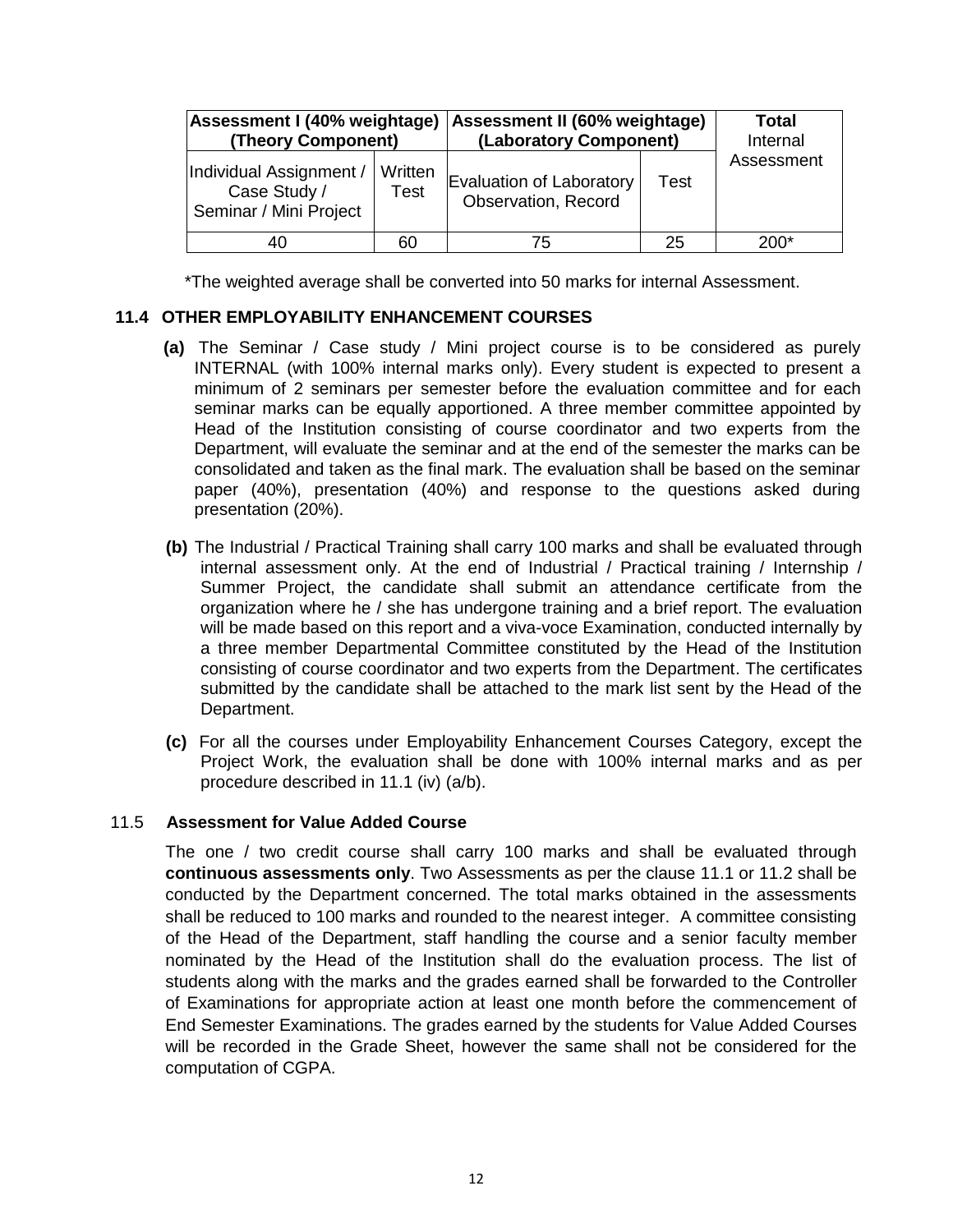#### 11.6 **Assessment for Online courses**

Students may be permitted to credit two online courses (which are provided with certificate), subject to a maximum of six credits. **The online course of 3 credits can be considered instead of one elective course**. These online courses shall be chosen from the SWAYAM platform, provided the offering organisation conducts regular examination and provides marks. The credits earned shall be transferred and the marks earned shall be converted into grades and transferred, provided the student has passed in the examination as per the norms of the offering organisation. The details regarding online courses taken up by the student and marks/credits earned and the approval for the course from Centre for Academic Courses shall be sent to the Controller of Examinations, Anna University in the subsequent semester(s) along with the details of the elective(s) to be dropped.

- 11.7 Internal marks approved by the Head of the Institution shall be displayed by the respective HODs within 5 days from the last working day.
- 11.8 Every teacher is required to maintain an 'ATTENDANCE AND ASSESSMENT RECORD' which consists of attendance marked in each lecture or practical or project work class, the test marks and the record of class work (topics covered), separately for each course. This should be submitted to the Head of the Department periodically (at least three times in a semester) for checking the syllabus coverage and the records of test marks and attendance. The Head of the department will put his/her signature and date after due verification. At the end of the semester, the record should be verified by the Head of the institution who will keep this document in safe custody (for five years). The University or any inspection team appointed by the University may inspect the records of attendance and assessments of both current and previous semesters.

#### 11.9 **Conduct of Academic Audit by every Institution**

Every educational institution shall strive for a better performance of the students by conducting the internal assessments as mentioned in Clause 11.

In order to ensure the above, Academic Audit is to be done for every course taught during the semester. For the internal assessments conducted for each course as per details provided in Clause 11, the academic records shall be maintained in the form of documentation for the individual assignments / case study report / report of mini project submitted by each student and assessment test question paper and answer script. Report of industrial training / internship shall also be maintained, if applicable. For laboratory courses students' record shall be maintained. Further, the attendance of all students shall be maintained as a record.

The Head of the Institution shall arrange to conduct the Academic Audit for every course in a semester by forming the respective committees with an external course expert as one of the members drawn from a Technical institution of repute near the institute.

The University or any inspection team appointed by the University may verify the records of Academic Audit report of the courses of both current and previous semesters, as and when required.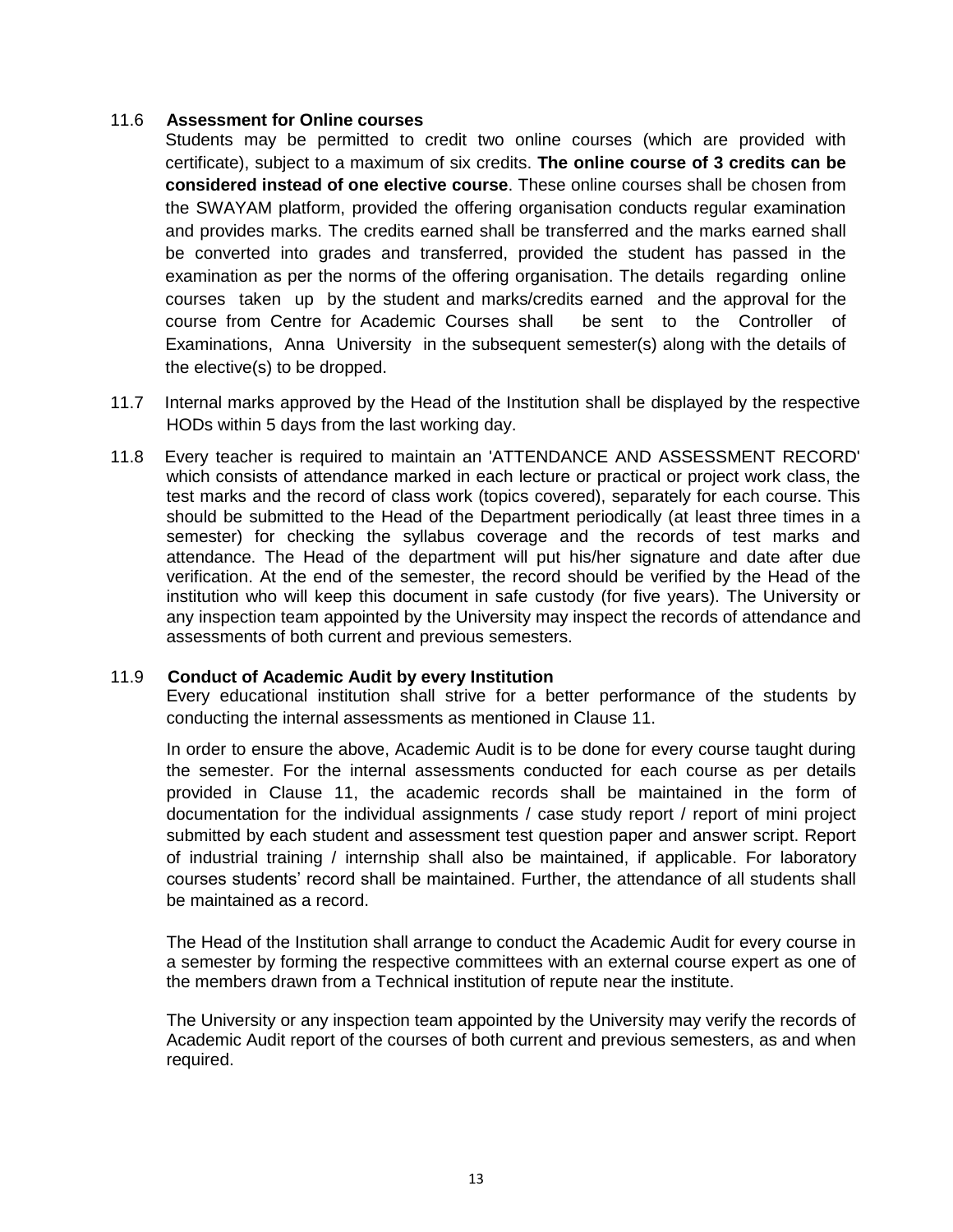#### **12 REQUIREMENTS FOR APPEARING FOR SEMESTER EXAMINATION**

- 12.1 A student shall normally be permitted to appear for the University examinations of the current semester if he/she has satisfied the semester completion requirements as per clause10.1 & 10.2 and has registered for examination in all courses of the current semester.
- 12.2 Further, examination registration by a student is mandatory for all the courses in the current semester and all arrear(s) course(s) for the university examinations failing which, the student will not be permitted to move to the higher semester.
- 12.3 A student who has passed all the courses prescribed in the curriculum for the award of the degree shall not be permitted to re-enroll to improve his/her marks in a course or the aggregate marks / CGPA.

#### **13 UNIVERSITY EXAMINATIONS**

13.1 There shall be an End-Semester Examination of 3 hours duration in each lecture based course.

The examinations shall ordinarily be conducted between October and December during the odd semesters and between April and June in the even semesters.

For the practical examinations (including project work), both internal and external examiners shall be appointed by the University.

### 13.2 **WEIGHTAGE**

The following will be the weightage for different courses:

#### i) Lecture or Lecture cum Tutorial based course:

| 40%  |
|------|
| 60%  |
|      |
| 60%  |
| 40%  |
|      |
| 40%  |
|      |
| 25%  |
| 35%  |
|      |
|      |
|      |
| 100% |
|      |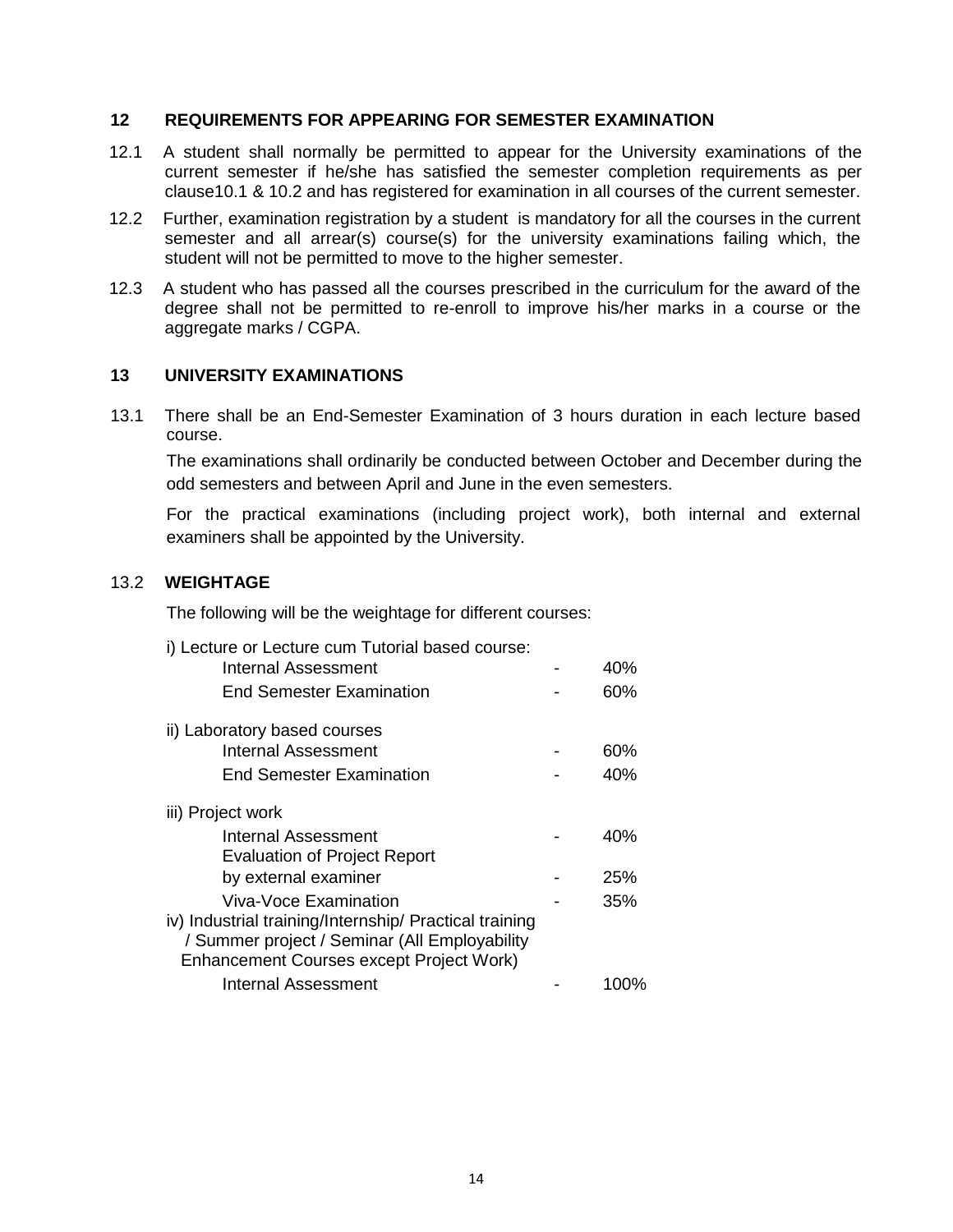## **14 PASSING REQUIREMENTS**

- 14.1 A student who secures not less than 50% of total marks prescribed for the course [Internal Assessment + End semester University Examinations] with a minimum of 45% of the marks prescribed for the end-semester University Examination, shall be declared to have passed the course and acquired the relevant number of credits. This is applicable for both theory and laboratory courses (including project work).
- 14.2 If a student fails to secure a pass in a theory course (except electives)/ laboratory courses, the student shall register and appear only for the end semester examination in the subsequent semester. In such case, the internal assessment marks obtained by the student in the first appearance shall be retained and considered valid for all subsequent attempts till the student secures a pass. However, from the third attempt onwards if a student fails to obtain pass marks (IA + End Semester Examination) as per clause 14.1, then the student shall be declared to have passed the examination if he/she secures a minimum of 50% marks prescribed for the university end semester examinations alone.
- 14.3 If the course, in which the student has failed, is a professional elective or an open elective, the student may be permitted to complete the same course**.** In such case, the internal assessment marks obtained by the candidate in the first appearance shall be retained and considered valid for all subsequent attempts till the candidate secures a pass. However, from the third attempt onwards if a candidate fails to obtain pass marks (IA  $+$  End Semester Examination) as per clause 14.1, then the candidate shall be declared to have passed the examination if he/she secure a minimum of 50% marks prescribed for the university end semester examinations alone.

If any other professional elective or open elective course is opted by the student, the previous registration is cancelled and henceforth it is to be considered as a new professional elective or open elective course. The student has to register and attend the classes, earn the continuous assessment marks, fulfill the attendance requirements as per Clause 10 and appear for the end semester examination.

In addition to the above, for MCA programme, students undergoing bridge courses should complete all the bridge courses prescribed for the two year MCA programme.

- 14.4 If a student is absent during the viva voce examination, it would be considered as fail. If a student fails to secure a pass in project work even after availing clause (6.3), **the student shall register** for the course again.
- 14.5 The passing requirement for the courses which are assessed only through purely internal assessment (EEC courses except project work), is 50% of the internal assessment marks only.
- 14.6 A student can apply for revaluation of his/her semester examination answer paper in a theory course as per the guidelines of COE, on payment of a prescribed fee along with prescribed application to the COE through the Head of the Institution. The COE will arrange for the revaluation and the results will be intimated to the student concerned through the Head of the Institution. Revaluation is not permitted for laboratory course and EEC courses.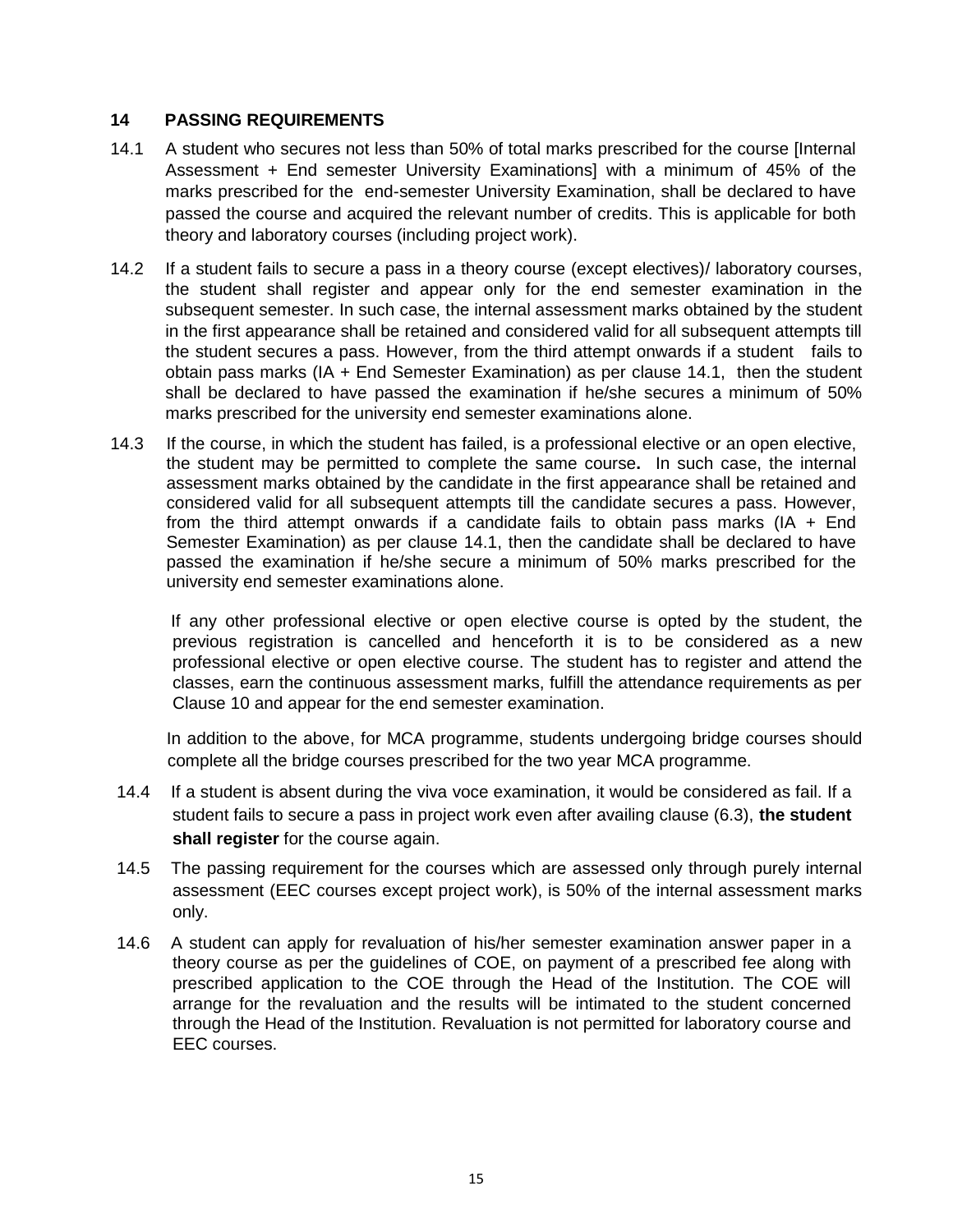# **15 AWARD OF LETTER GRADES**

15.1 The award of letter grades will be decided using relative grading principle. The performance of a student will be reported using letter grades, each carrying certain points as detailed below:

| <b>Letter Grade</b>         | <b>Grade Points</b> |
|-----------------------------|---------------------|
| (Outstanding)               | 10                  |
| $A + (Excellent)$           | 9                   |
| (Very Good)<br>A            | 8                   |
| $B + (Good)$                |                     |
| (Average)<br>в              | 6                   |
| (Satisfactory)              | 5                   |
| RA (Re-appearance)          |                     |
| SA (Shortage of Attendance) |                     |
| W (Withdrawal)              |                     |

A student is deemed to have passed and acquired the corresponding credits in a particular course if he/she obtains any one of the following grades: "O", "A+", "A", "B+", "B","C".

**'SA'** denotes shortage of attendance (as per clause 10.3) and hence Prevention from writing the end semester examinations. **'SA'** will appear only in the result sheet.

**"RA"** denotes that the student has failed to pass in that course. "**W**" denotes **withdrawal**  from the exam for the particular course. The grades RA and W will figure both in the Grade Sheet as well as in the Result Sheet. In both cases, the student has to appear for the End Semester Examinations as per the Regulations.

If the grade RA is given to **Theory Courses**/ **Laboratory Courses it is not required to satisfy the** attendance requirements (vide clause 10), but has to appear for the end semester examination and fulfil the norms specified in clause 14 to earn a pass in the respective courses. If the grade RA is given to **Project work,** the course has to be registered again and attendance requirement (vide clause 10) should be satisfied.

If the grade RA is given to **EEC course (except project work), which are evaluated only through internal assessment,** the student shall register for the course again in the subsequent semester fullfill the norms as specified in Clause 14 to earn pass in the course. However, attendance requirement need not be satisfied.

**15.2** The grades O, A+, A, B+, B, C obtained for the one/two credit courses (not part of curriculum) under the title **'Value Added Courses' and 'internship/industrial training' (if not part of curriculum)** shall figure in the Grade Sheet. For these courses if the grades obtained are RA, SA, it will **not figure in the Grade Sheet.**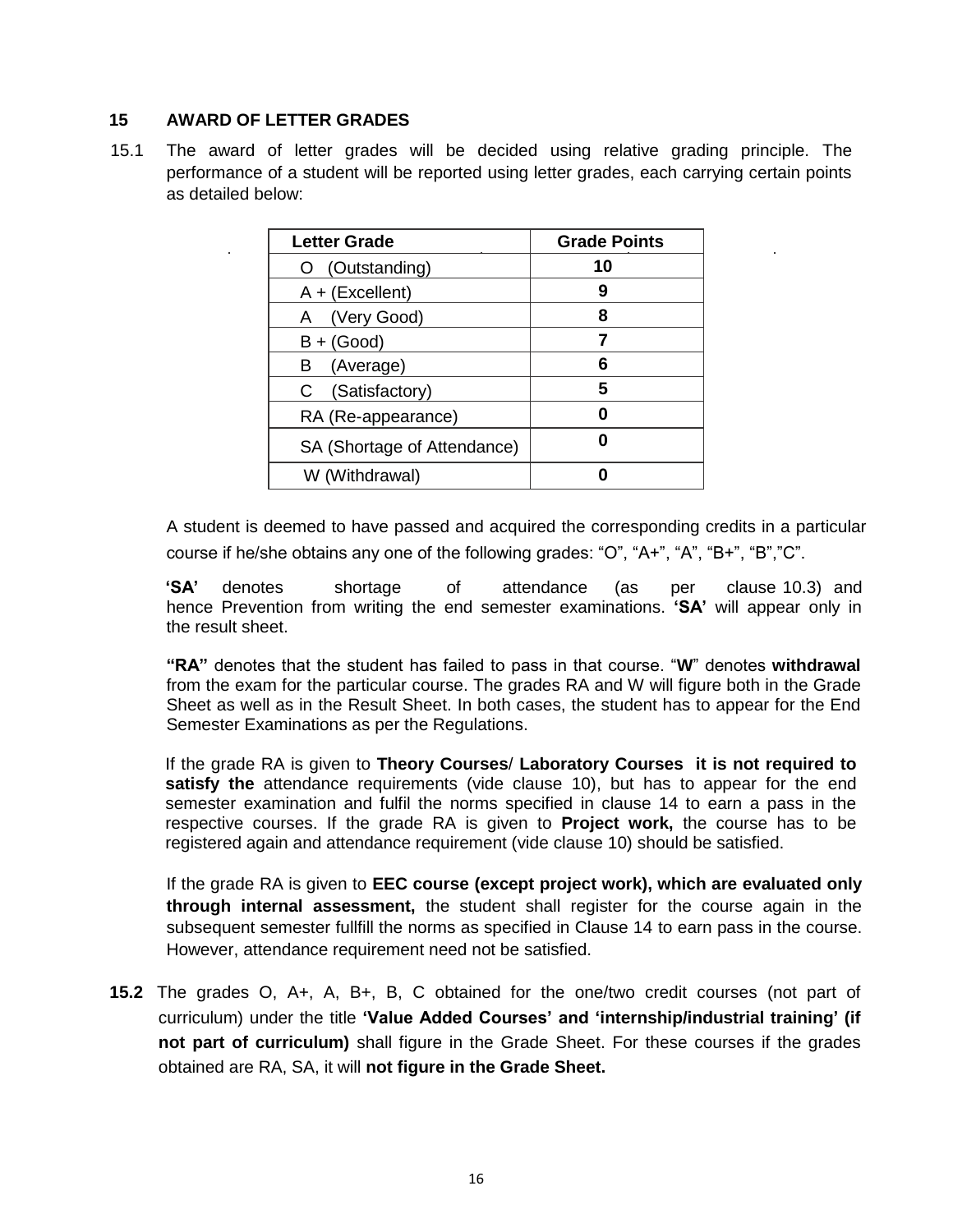- **15.3** For the MCA students admitted under non-computer-science background category, the grades obtained for the prescribed bridge courses will appear on the grade sheet, but will not be considered for GPA/CGPA calculation.
- **15.4** For the students who complete the Audit Course satisfying attendance requirement, the title of the Audit Course will be mentioned in the Grade Sheet. If the attendance requirement is not satisfied, it will not be shown in the **Grade Sheet.**

# **15.5 GRADE SHEET**

After results are declared, Grade Sheets will be issued to each student which will contain the following details:

- The college in which the student has studied.
- The list of courses registered during the semester and the grades scored.
- The Grade Point Average (GPA) for the semester and
- The Cumulative Grade Point Average (CGPA) of all courses enrolled from first semester onwards.

GPA for a semester is the ratio of the sum of the products of the number of credits acquired for courses and the corresponding points to the sum of the number of credits acquired for the courses in the semester. CGPA will be calculated in a similar manner, considering all the courses registered from first semester. RA grades will be excluded for calculating GPA and CGPA.

$$
GPA / CGPA = \begin{array}{c} n \\ \sum_{i=1}^{n} C_i GP_i \\ \vdots \\ \sum_{i=1}^{n} C_i \end{array}
$$

where

**C<sup>i</sup>** is the number of credits assigned to the course **GP**<sup>i</sup>is the Grade point corresponding to the grade obtained for each Course **n** is number of all Courses successfully cleared during the particular semester in the

case of GPA and during all the semesters in the case of **CGPA.**

# **16 ELIGIBILITY FOR THE AWARD OF THE DEGREE**

- 16.1 A student shall be declared to be eligible for the award of the P.G. Degree (M.E./ M.Tech. and M.C.A.) provided the student has
	- i. Successfully gained the required number of total credits as specified in the curriculum corresponding to the student's programme within the stipulated time.

# ii. **a. M.E./ M.Tech. and M.C.A.**

Successfully completed the course requirements, appeared for the End-Semester examinations and passed all the subjects prescribed in all the 4 semesters within a maximum period of 4 years reckoned from the commencement of the first semester to which the student was admitted. In addition, for the MCA students admitted under non-computer-science background category, the prescribed bridge courses also have to be completed within the maximum duration mentioned above.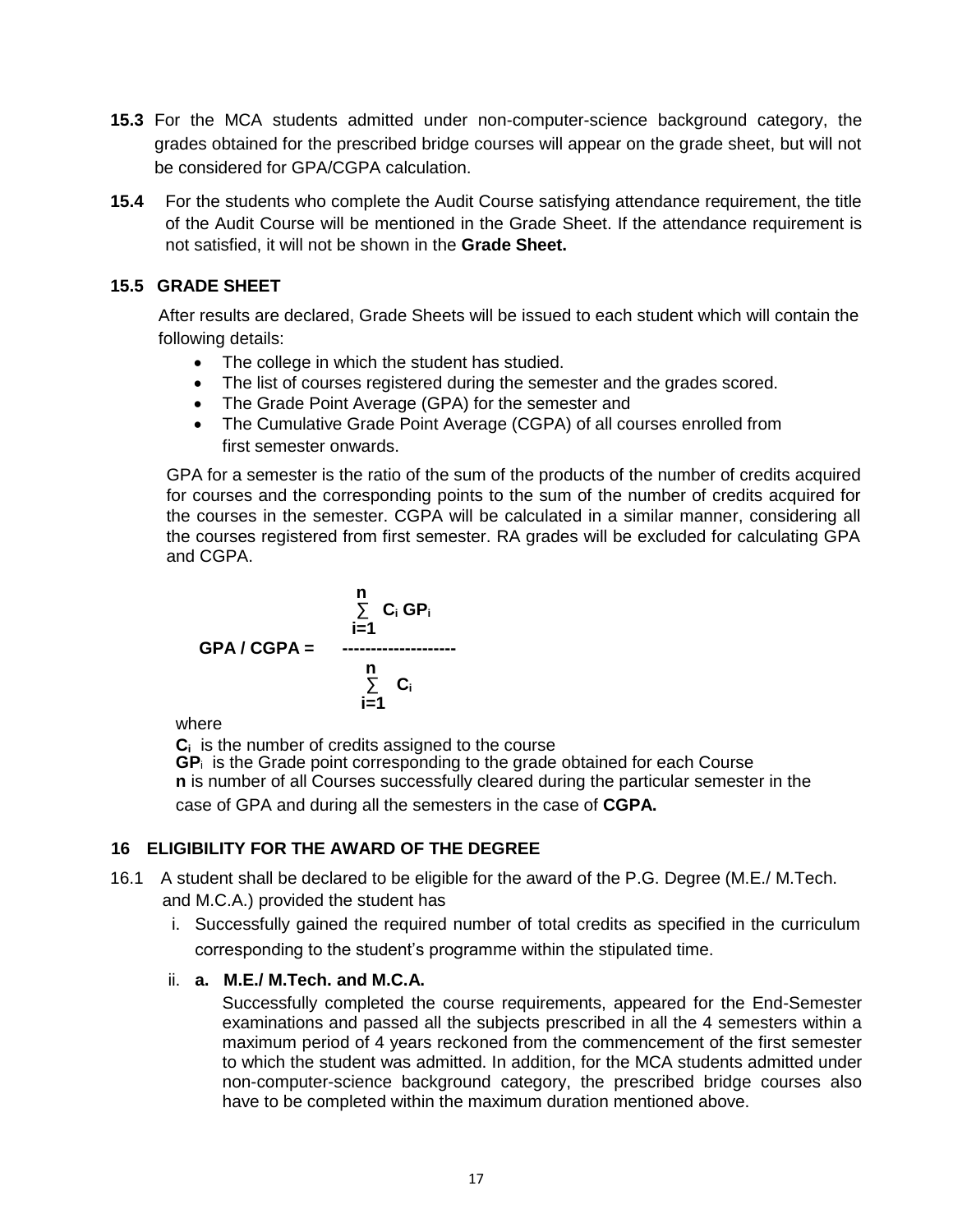# **b. M.E./ M.Tech.(Part Time)**

Successfully completed the course requirements, appeared for the End-Semester examinations and passed all the subjects prescribed in all the 6 semesters within a maximum period of 6 years reckoned from the commencement of the first semester to which the student was admitted.

- iii. Successfully passed any additional courses prescribed by the Director, Centre for Academic Courses whenever readmitted under regulations R-2021 (vide clause **19.3**)
- iv. No disciplinary action pending against the student.
- v. The award of Degree must have been approved by the Syndicate of the University.

# **17 CLASSIFICATION OF THE DEGREE AWARDED**

# 17.1 **FIRST CLASS WITH DISTINCTION:**

A Student who satisfies the following conditions shall be declared to have passed the examination in **First class with Distinction**:

# **M.E. / M.Tech. and M.C.A (Full Time)**

- Should have passed the examination in all the courses of all the four semesters in the student's First Appearance within **three** years, which includes authorised break of study of one year (if availed). Withdrawal from examination (vide Clause 18) will not be considered as an appearance.
- Should have secured a CGPA of not less than **8.50.**
- Should NOT have been prevented from writing end Semester examination due to lack of attendance in any of the courses.

# **M.E. / M.Tech. (Part Time)**

- Should have passed the examination in all the courses of all the six semesters in the student's First Appearance within **four** years, which includes authorised break of study of one year (if availed). Withdrawal from examination (vide Clause 18) will not be considered as an appearance.
- Should have secured a CGPA of not less than **8.50.**
- Should NOT have been prevented from writing end Semester examination due to lack of attendance in any of the courses.

# 17.2 **FIRST CLASS:**

A student who satisfies the following conditions shall be declared to have passed the examination in **First class**:

# **M.E. / M.Tech. and M.C.A (Full Time)**

- Should have passed the examination in all the courses of all four semesters **within three years**, which includes one year of authorized break of study (if availed) or prevention from writing the End Semester Examination due to lack of attendance (if applicable).
- Should have secured a CGPA of not less than **6.50.**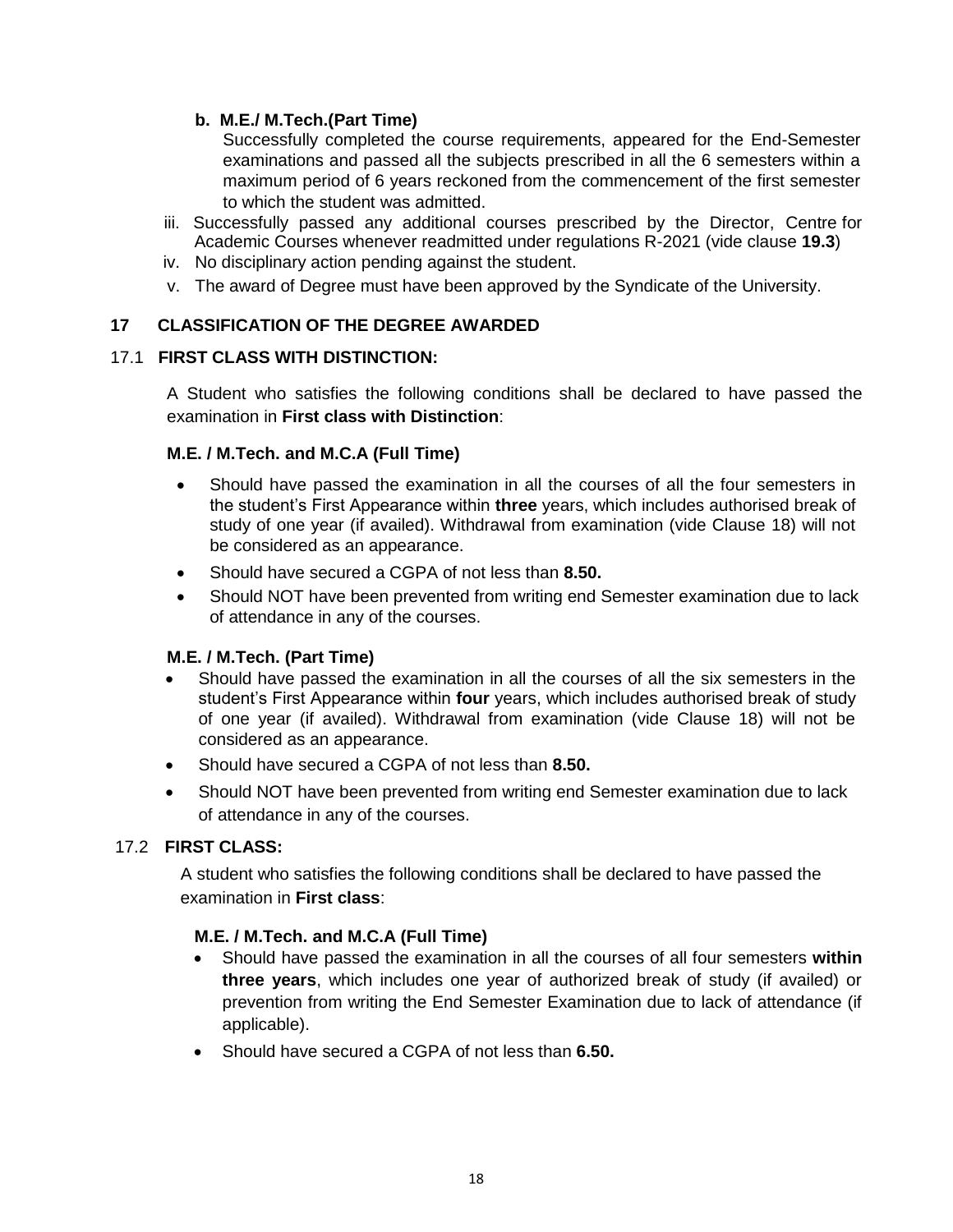## **M.E. / M.Tech. (Part Time)**

- Should have passed the examination in all the courses of all six semesters **within four years**, which includes one year of authorized break of study (if availed) or prevention from writing the End Semester Examination due to lack of attendance (if applicable).
- Should have secured a CGPA of not less than **6.50.**

# 17.3 **SECOND CLASS:**

All other students (not covered in clauses 17.1 and 17.2) who qualify for the award of the degree **(**vide Clause 16.1) shall be declared to have passed the examination in **Second Class**.

17.4 A student who is absent in End Semester Examination in a course / project work after having registered for the same shall be considered to have appeared in that examination (except approved withdrawal from end semester examinations as per clause 18) for the purpose of classification.

### 17.5 **Photocopy** / **Revaluation**

A student can apply for photocopy of his/her semester examination answer paper in a theory course, as per the guidelines of COE on payment of a prescribed fee through proper application to the Controller of Examinations through the Head of Institutions. The answer script is to be valued and justified by a faculty member, who handled the subject and recommend for revaluation with breakup of marks for each question. Based on the recommendation, the student can register for the revaluation through proper application to the Controller of Examinations. The Controller of Examinations will arrange for the revaluation and the results will be intimated to the student concerned through the Head of the Institutions. Revaluation is not permitted for practical courses and for EEC courses.

A student can apply for revaluation of answer scripts for not exceeding 5 subjects at a time.

### 17.6 **Review**

Students not satisfied with Revaluation can apply for Review of his/ her examination answer paper in a theory course, within the prescribed date on payment of a prescribed fee through proper application to Controller of Examinations through the Head of the Institution.

Students applying for Revaluation only are eligible to apply for Review.

### **18 PROVISION FOR WITHDRAWAL FROM EXAMINATION:**

- 18.1 A student may, for valid reasons, (medically unfit / unexpected family situations / sports approved by Head of the Institution) be granted permission to withdraw from appearing for the End Semester Examination in any course or courses in **ANY ONE** of the semester examinations during the entire duration of the degree programme. The application shall be sent to COE through the Head of the Institutions with required documents.
- 18.2 Withdrawal application is valid if the student is otherwise eligible to write the examination (Clause 10) and if it is made within TEN days after the date of the examination(s) in that course or courses and recommended by the Head of the Institution and approved by the Controller of Examinations. For a student to withdraw from a course / courses, he/she should have registered for the course, fulfilled the attendance requirements (vide clause 10) and earned continuous assessment marks.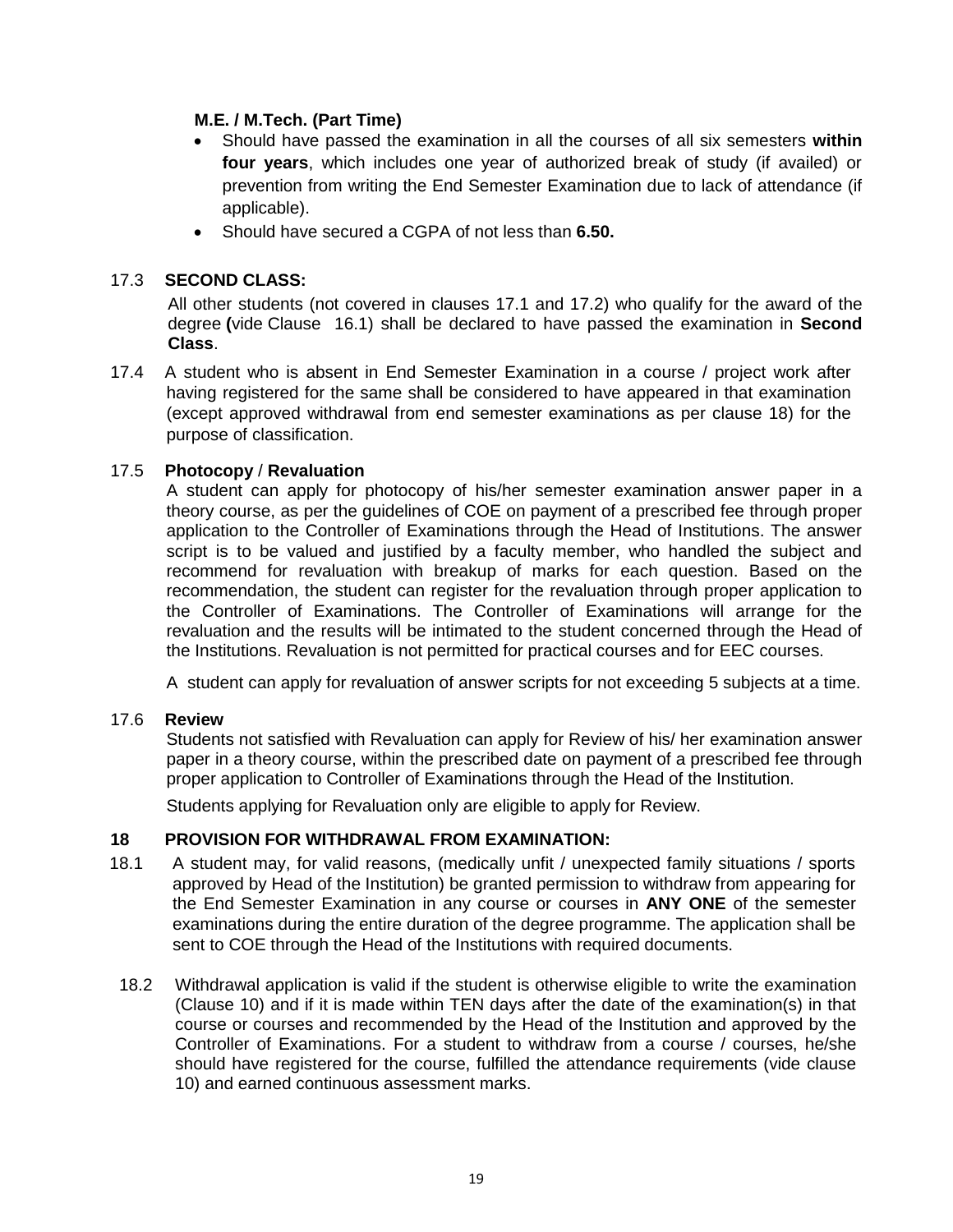- 18.2.1 Notwithstanding the requirement of mandatory 10 days notice, applications for withdrawal for special cases under extraordinary conditions will be considered on the merit of the case.
- 18.3 In case of withdrawal from a course / courses, it will figure both in Marks Sheet as well as in Result Sheet. However, withdrawal shall not be considered as an appearance for the eligibility of a student for First Class with Distinction.
- 18.4 If a student withdraws from writing end semester examinations for a course or courses, he/she shall register for the same in the subsequent semester and write the end semester examination(s).
- 18.5 If a student applies for withdrawal from Project work, he/she will be permitted for the withdrawal only after the submission of project report before the deadline. However, the student may appear for the viva voce examination within 30/60 days after the declaration of results for Project Work I and II respectively and the same is not considered as reappearance.
- 18.6 Withdrawal is permitted for the end semester examinations in the final semester, as per clause 17.1.

### **19 AUTHORIZED BREAK OF STUDY FROM A PROGRAMME**

- 19.1 A student is permitted to avail authorised break of study for a maximum period of one year in a single spell.
- 19.2 Break of Study shall be granted only once for valid reasons for a maximum of one year during the entire period of study of the degree programme. However, in extraordinary situation the student may apply for additional break of study not exceeding another one year. If a student intends to temporarily discontinue the programme in the middle of the semester for valid reasons, and to rejoin the programme in a subsequent year, permission may be granted based on the merits of the case provided he / she applies to the Director, Student Affairs in advance, but not later than the last date for registering for the end semester examination of the semester in question, through the Head of the Institution stating the reasons therefore and the probable date of rejoining the programme.
- 19.3 The students permitted to rejoin the programme after break of study / prevention due to lack of attendance, shall be governed by the Curriculum and Regulations in force at the time of rejoining. The students rejoining in new regulations shall register for additional courses, if any, as notified by the Centre for Academic Courses under change of regulations. These courses may be from any of the semesters of the curriculum in force, so as to bridge the curriculum in force and the old curriculum. In such cases, the total number of credits to be earned by the student may be more than or equal to the total number of credits prescribed in the curriculum in force.
- 19.4 The authorized break of study of maximum of one year is included in the duration specified for passing all the courses for the purpose of classification (vide Clause 17.1).
- 19.5 The total period for completion of the Programme reckoned from, the commencement of the first semester to which the student was admitted shall not exceed the maximum period specified in clause 4.1 irrespective of the period of break of study in order that he/she may be eligible for the award of the degree.